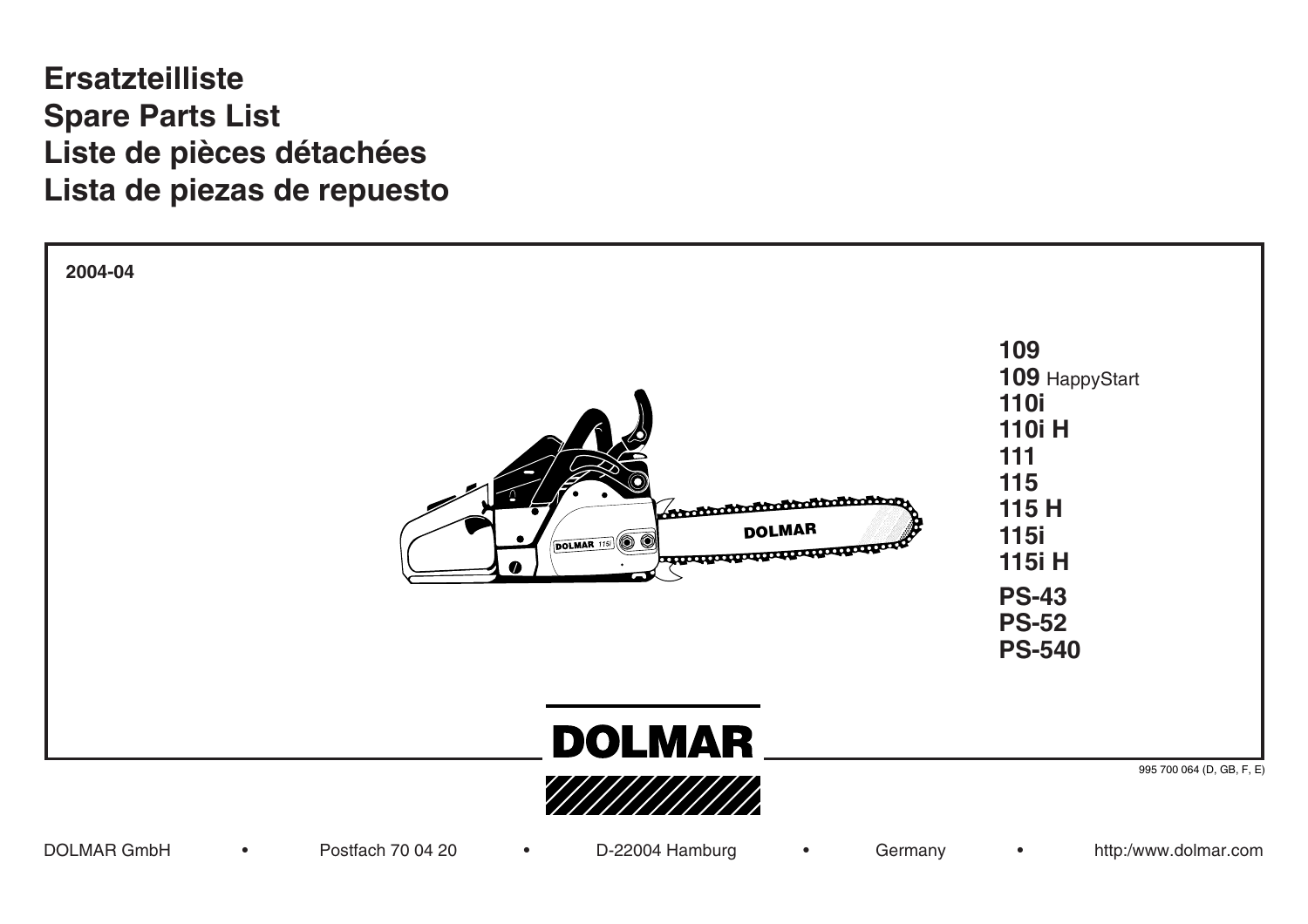| 109, 109 HappyStart<br>110i, 110i H<br>111<br><sup>1</sup> 115, 115 H, 115i, 115i H<br>PS-43, PS-52, PS-540 |  | Zvlinder, Kolben, Schalldämpfer<br>Cylinder, piston, muffler<br>Cylindre, piston, pot d'échappement<br>Cilíndro, pistón, silencioso | <b>DOLMAR</b> |  |
|-------------------------------------------------------------------------------------------------------------|--|-------------------------------------------------------------------------------------------------------------------------------------|---------------|--|
|-------------------------------------------------------------------------------------------------------------|--|-------------------------------------------------------------------------------------------------------------------------------------|---------------|--|

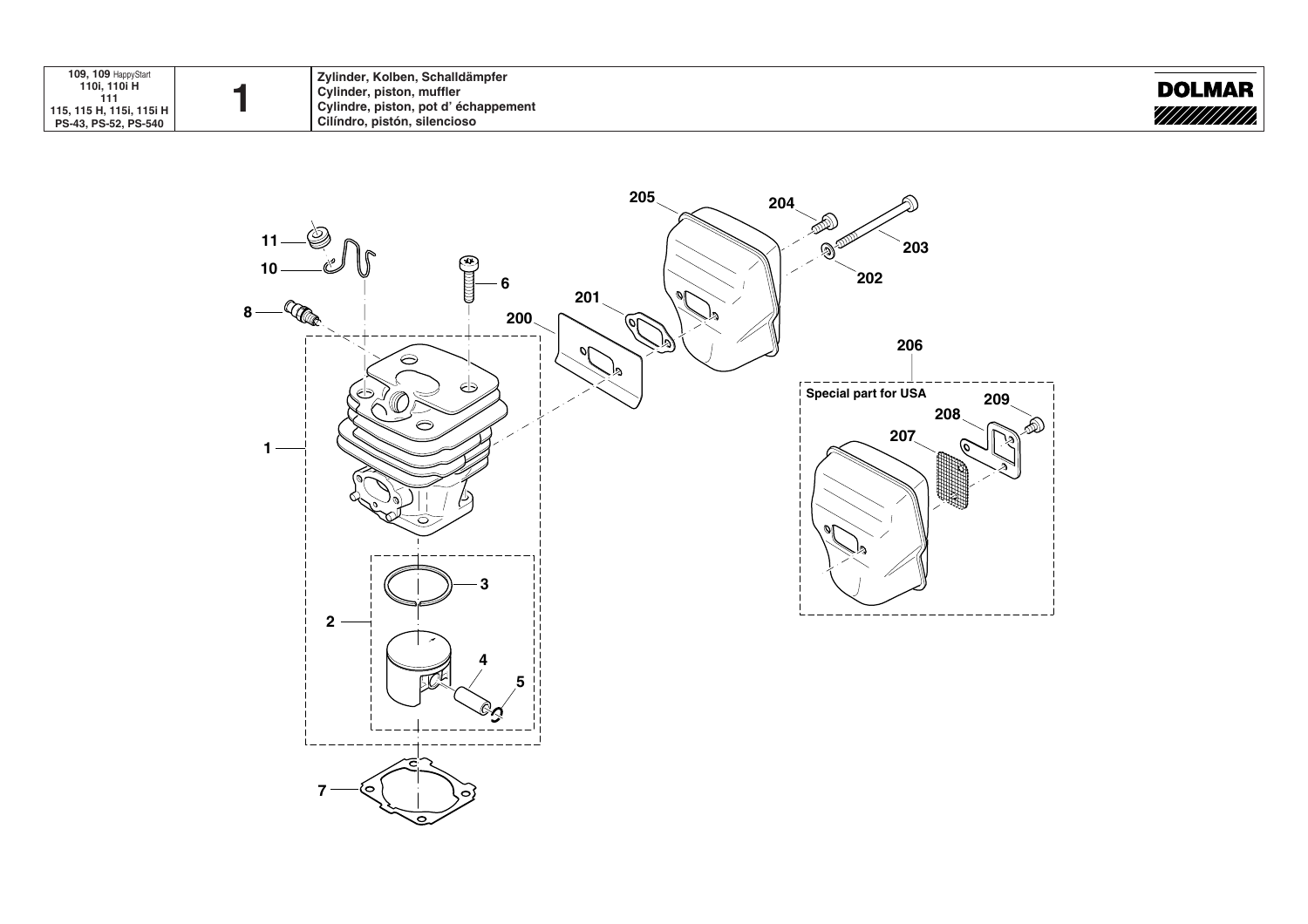| 109, 110, 111, 115,<br>PS-43, PS-52, PS-540                                                             |                                                                 |                        |                                |                                          |                         | <b>DOLMAR</b><br>///////////// |
|---------------------------------------------------------------------------------------------------------|-----------------------------------------------------------------|------------------------|--------------------------------|------------------------------------------|-------------------------|--------------------------------|
| Page<br>Teil-Nr.<br>Part No.<br>Pos.<br> ္ည<br>Seite /<br>No. de pièce<br>No. de pieza<br>$\frac{8}{2}$ | <b>Hinweise</b><br><b>Notes</b><br>Renseignement<br><b>Nota</b> | <b>Bezeichnung</b>     | Spezifikation<br>Specification | <b>Description</b>                       | Désignation             | Denominación                   |
| 020 130 030<br>11<br>۱1                                                                                 |                                                                 | Zylinder / Kolben kpl. | $\sigma$ 40                    | Cylinder / piston cpl.                   | Cylindre et piston cpl. | Cilíndro con piston, cpl.      |
| 11<br>032 130 250                                                                                       |                                                                 | Zylinder / Kolben kpl. | $\sigma$ 40                    | Cylinder / piston cpl.                   | Cylindre et piston cpl. | Cilíndro con piston, cpl.      |
| 027 130 032<br>11<br>1 1 1                                                                              |                                                                 | Zylinder / Kolben kpl. | $ $ ø 44                       | Cylinder / piston cpl.                   | Cylindre et piston cpl. | Cilíndro con piston, cpl.      |
| 11<br>033 130 010                                                                                       |                                                                 | Zylinder / Kolben kpl. | ø 45                           | Cylinder / piston cpl.                   | Cylindre et piston cpl. | Cilíndro con piston, cpl.      |
| 2<br>1 1 1<br>032 132 011                                                                               |                                                                 | Kolben kpl.            | ø 40                           | Piston assy.                             | Piston cpl.             | Pistón cpl.                    |
| 2<br>1 1 1 <br>027 132 050                                                                              |                                                                 | Kolben kpl.            | lø 44                          | Piston assy.                             | Piston cpl.             | Pistón cpl.                    |
| 2<br>033 132 010                                                                                        |                                                                 | Kolben kpl.            | lø 45                          | Piston assy.                             | Piston cpl.             | Pistón cpl.                    |
| 3<br>1111<br>021 132 230                                                                                |                                                                 | Kolbenring             | ø 40                           | Piston ring                              | Segment de piston       | Segment de pistón              |
| 3<br>1   1   1<br>027 132 020                                                                           |                                                                 | Kolbenring             | lø 44                          | Piston ring                              | Segment de piston       | Segment de pistón              |
| 3<br>033 132 020                                                                                        |                                                                 | Kolbenring             | ø 45                           | Piston ring                              | Segment de piston       | Segment de pistón              |
| 14<br>1 1 1 1 1 1 1 1 1 <br>001 132 010                                                                 | SI 5/96                                                         | Kolbenbolzen           | ø 10/6 x 30                    | Piston pin, for piston assy. 032 132 011 | Axe de piston           | Perno de pistón                |
| 5<br>2 2 2 2 2 2 2 2 2<br>020 132 050                                                                   |                                                                 | Sprengring             |                                | Spring ring                              | Anneau ressort          | Anillo elástico                |
| 16<br>4 4 4 4 4 4 4 4 4<br>908 005 205                                                                  |                                                                 | Innenstern-Schraube    | M5x20                          | Screw                                    | Vis:                    | Tornillo                       |
| 17<br>$1   1   1   1   1   1   1   1   1   1$<br>965 525 042                                            |                                                                 | Dichtung               |                                | Gasket                                   | Joint                   | Junta                          |
| 8<br>001 131 150                                                                                        |                                                                 | Dekompressionsventil   |                                | Decompression valve                      | Soupape de décompress.  | Válvula de décompress.         |
| 10<br>$1   1   1   1   1   1   1   1   1   1$<br>001 142 012                                            |                                                                 | Klammer                |                                | Cramp                                    | Crampon                 | Grampón                        |
| $1   1   1   1   1   1   1   1   1   1$<br>11<br>965 401 011                                            |                                                                 | Gummitülle             |                                | Rubber bush                              | Passe-fil               | Boquilla de caucho             |
| 200<br>020 174 170                                                                                      |                                                                 | Abschirmblech          |                                | Heat shield                              | Tôle de protection      | Chapa deflectora               |
| 201<br>1111111111111111<br>965 522 032                                                                  |                                                                 | <b>Dichtung</b>        |                                | <b>Gasket</b>                            | Joint                   | Junta                          |
| 202<br>2 2 2 2 2 2 2 2 2<br>928 405 000                                                                 |                                                                 | Spannscheibe           |                                | Spring washer                            | Rondelle ressort        | Arandela                       |
| 203<br>2 2 2 2 2 2 2 2 2<br>908 205 625                                                                 |                                                                 | Innenstern-Schraube    | M5x62                          | Screw                                    | Vis                     | Tornillo                       |
| 204<br>908 005 095                                                                                      |                                                                 | Innenstern-Schraube    | M5x9                           | Screw                                    | Vis                     | Tornillo                       |
| 205<br>$1   1   1   1   1   1   1   1   1   1$<br>020 174 160                                           |                                                                 | Schalldämpfer          |                                | Muffler                                  | Pot d'échappement       | Silencioso                     |
| 206<br>1 1 1 1 <br>020 174 202                                                                          | <b>USA</b>                                                      | Schalldämpfer kpl.     |                                | Muffler assy.                            | Pot d'échappement cpl.  | Silencioso cpl.                |
| 207<br>020 174 110<br>1 1 1 1 1 1                                                                       | <b>USA</b>                                                      | Funkenschutzsieb       |                                | Spark arrester screen                    | Tamis                   | Tamiz                          |
| 208<br>1 1 1 1 1 1<br>020 174 121                                                                       | <b>USA</b>                                                      | Leitblech              |                                | Deflection guard                         | Plaque de deviation     | Placa de deviacion             |
| 209<br>111111<br>915 042 130                                                                            | <b>USA</b>                                                      | Schraube               | 4,2x13                         | Screw                                    | ∣Vis                    | Tornillo                       |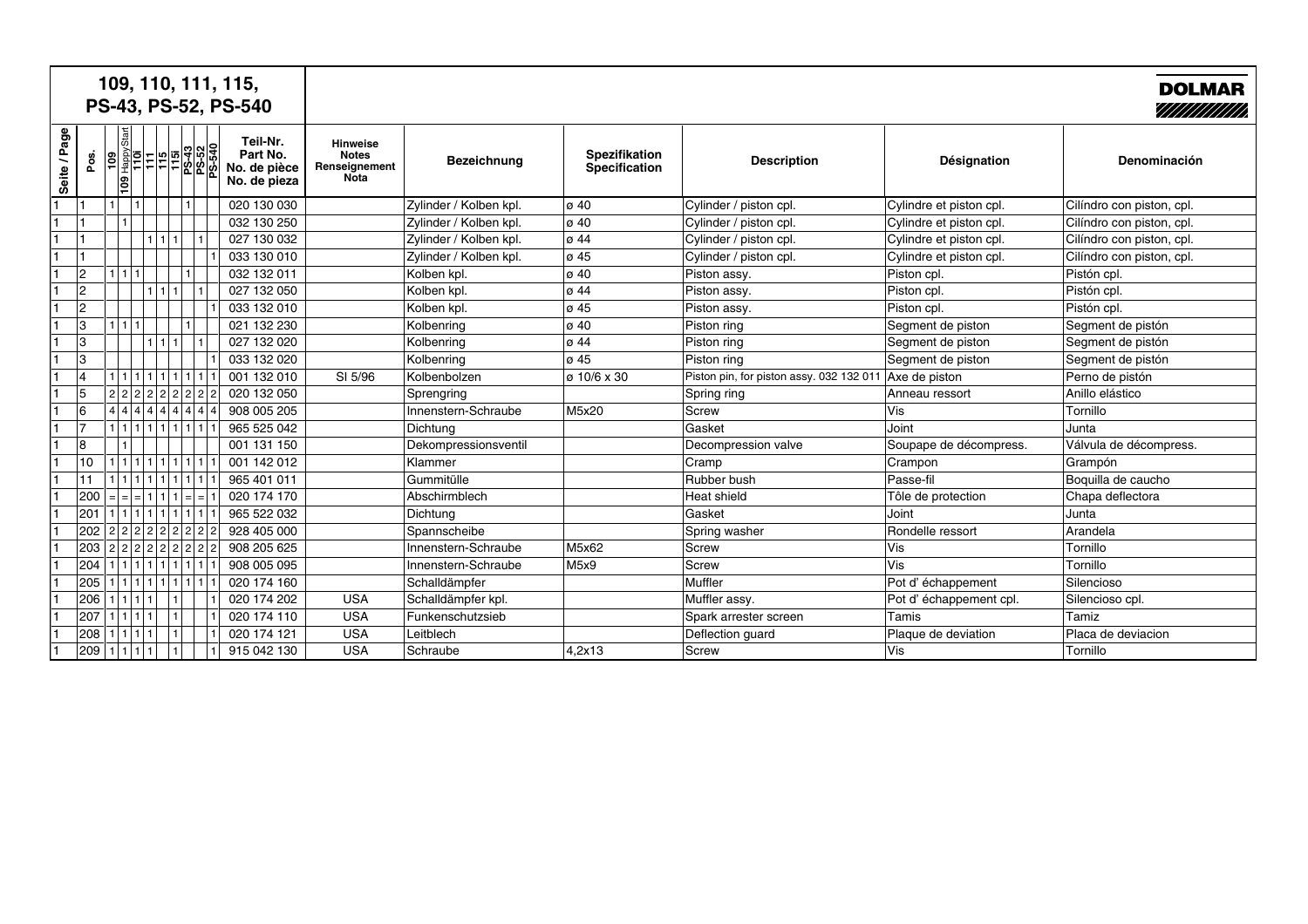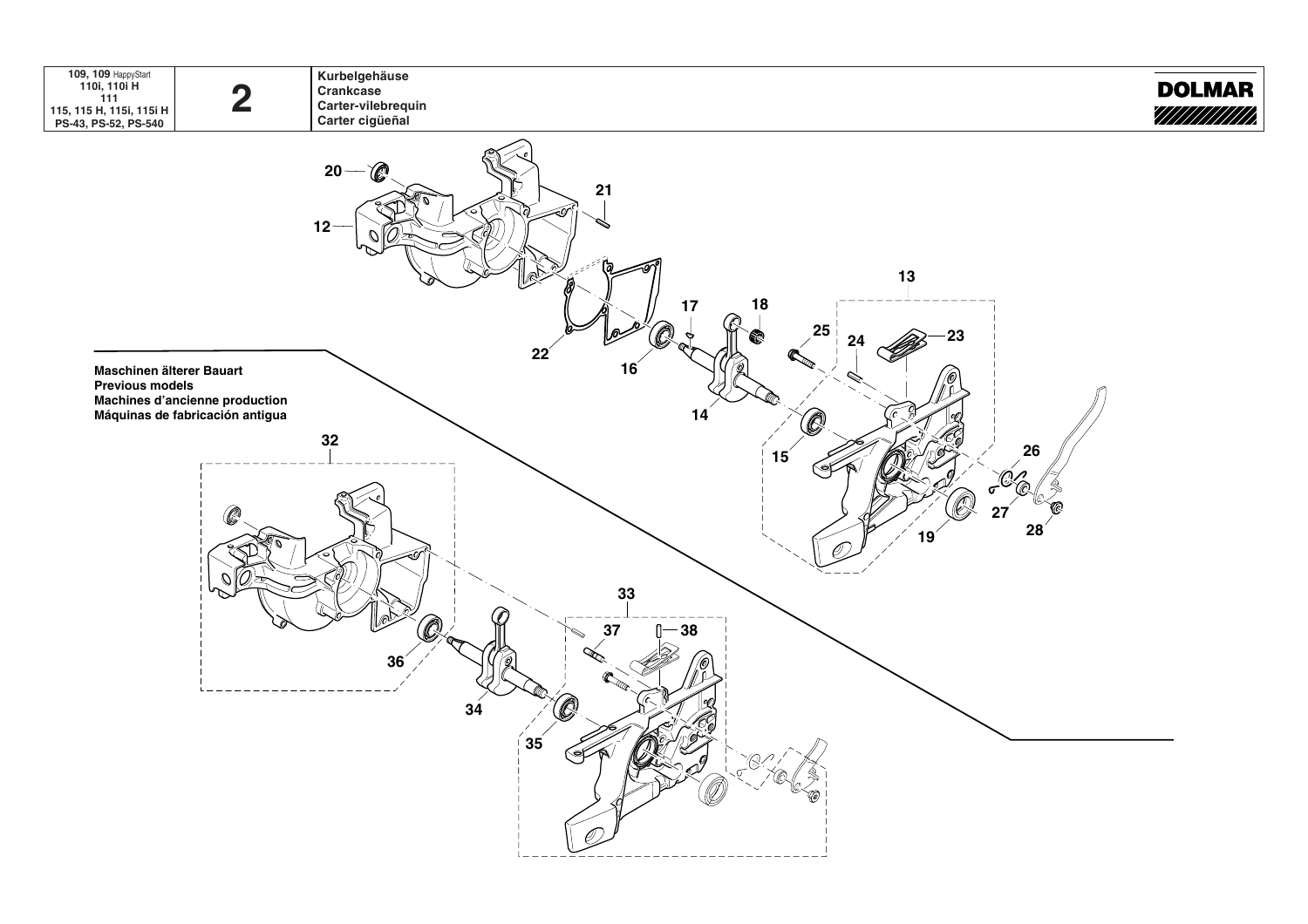|                |                 |                |                 |       |                                                    | 109, 110, 111, 115,<br>PS-43, PS-52, PS-540          |                                                                                |                           |                                |                                |                              | <b>DOLMAR</b><br>////////////     |
|----------------|-----------------|----------------|-----------------|-------|----------------------------------------------------|------------------------------------------------------|--------------------------------------------------------------------------------|---------------------------|--------------------------------|--------------------------------|------------------------------|-----------------------------------|
| Seite / Page   | Pos.            | $\frac{10}{9}$ | $\frac{8}{100}$ |       | Happys<br>1115<br>115<br>11543<br>25-540<br>20-540 | Teil-Nr.<br>Part No.<br>No. de pièce<br>No. de pieza | <b>Hinweise</b><br><b>Notes</b><br>Renseignement<br>Nota                       | <b>Bezeichnung</b>        | Spezifikation<br>Specification | <b>Description</b>             | Désignation                  | <b>Denominación</b>               |
| $\overline{2}$ | 12              |                |                 |       | 1 1 1 1 1 1 1 1 1                                  | 027 111 130                                          |                                                                                | Kurbelgehäuse MS rot      |                                | Crankcase mag. side red        | Carter-coté magn. rouge      | Cárter cig., lado magn. rojo      |
| $\overline{2}$ | 13              |                |                 |       | 1 1 1 1 1 1 1 1 1 1 1                              | 027 111 150                                          |                                                                                | Kurbelgehäuse KS kpl. rot |                                | Crankcase clutch side cpl. red | Carter-coté embr. cpl. rouge | Cárter cig., lado embr. cpl. rojo |
| $\overline{2}$ | 14              |                |                 |       | 1 1 1 1 1 1 1 11 1                                 | 027 120 010                                          | SI 10/93                                                                       | Kurbelwelle               |                                | Crankshaft                     | Vilebreguin                  | Ciqüeñal                          |
| $\overline{2}$ | 15              |                |                 |       | 1 1 1 1 1 1 1 11 1                                 | 960 102 159                                          | SI 10/93                                                                       | Kugellager                |                                | <b>Ball bearing</b>            | Roulement à billes           | Rodamiento                        |
| $\overline{2}$ | 16              |                |                 |       | 111111111111111                                    | 960 102 129                                          | SI 10/93                                                                       | Kugellager                |                                | <b>Ball bearing</b>            | Roulement à billes           | Rodamiento                        |
| $\overline{2}$ | 17              |                |                 |       | 11111111111111111                                  | 939 620 371                                          |                                                                                | Scheibenfeder             |                                | Key                            | Clavette                     | Chületa                           |
| 2              | 18              |                |                 |       | 1 1 1 1 1 1 1 1 1                                  | 962 211 030                                          |                                                                                | Nadelkäfig                |                                | Needle cage                    | Cage à aiguilles             | Jaula de agujas                   |
|                | 19              |                |                 |       | 1 1 1 1 1 1 1 1                                    | 962 900 052                                          |                                                                                | Radialdichtring           |                                | Radial ring                    | Joint radial                 | Anillo radial                     |
| $\frac{2}{2}$  | 20              |                |                 |       | 1111111111111111                                   | 962 900 050                                          |                                                                                | Radialdichtring           |                                | Radial ring                    | Joint radial                 | Anillo radial                     |
| $\overline{2}$ | 21              |                |                 |       | 2 2 2 2 2 2 2 2 2                                  | 936 430 160                                          |                                                                                | Spiralspannstift          | 3x16                           | Spiral clamping pin            | Goupille                     | Pasador                           |
| 2              | $\overline{22}$ |                |                 |       | 1 1 1 1 1 1 1 1                                    | 965 525 002                                          |                                                                                | Dichtuna                  |                                | Gasket                         | Joint                        | Junta                             |
| $\frac{2}{2}$  | 23              |                |                 |       | 1 1 1 1 1 1 1 1                                    | 027 213 320                                          |                                                                                | Blattfeder                |                                | Leaf spring                    | Ressort                      | <b>Muelle</b>                     |
|                | $\overline{24}$ |                |                 |       | 111111111111111                                    | 934 950 160                                          | $4/1999$ $\rightarrow$                                                         | Spannhülse                | 5x16                           | Clamping sleeve                | Douille de serrage           | Casquillo tensor                  |
| $\sqrt{2}$     | 25              |                |                 |       |                                                    | 027 213 520                                          |                                                                                | 6kt-Schraube mit Bund     |                                | Hexagonal head screw           | Vis hexagonal                | Tornillo hex.                     |
| 2              | 26              |                |                 |       | 1 1 1 1 1 1 1 1                                    | 027 213 270                                          |                                                                                | Feder                     |                                | Spring                         | Ressort                      | Muelle                            |
| $\overline{2}$ | $\overline{27}$ |                |                 |       | 1 1 1 1 1 1 1 1 1                                  | 027 213 510                                          |                                                                                | Ring                      |                                | Ring                           | Bague                        | Anillo                            |
| $\overline{2}$ | 28              |                |                 |       | 1 1 1 1 1 1 1 1 1 1 1                              | 027 213 500                                          |                                                                                | Ansatzmutter              |                                | Shoulder nut                   | Ecrou                        | Tuerca                            |
| 2              | 32              |                |                 | 1 1   | 11111                                              | 020 111 203                                          | 109.PS-43: ➡107932<br>110i: +124759<br>111, PS-52: + 161143<br>115i: 185116    | Kurbelgehäuse MS kpl. rot |                                | Crankcase mag. side cpl. red   | Carter-coté magn. cpl. rouge | Cárter cig., lado magn. cpl. rojo |
| 2              | 33              |                |                 | 1   1 | 11111                                              | 027 111 102                                          | 109, PS-43: = 107932<br>110i: +124759<br>111, PS-52: + 161143<br>115i: 185116  | Kurbelgehäuse KS kpl. rot |                                | Crankcase clutch side cpl. red | Carter-coté embr. cpl. rouge | Cárter cig., lado embr. cpl. rojo |
| 2              | 34              |                |                 |       |                                                    | 020 120 010                                          | 109, PS-43: = 107932<br>110i: +124759<br>111.PS-52:=+161143<br>115i: 185116    | Kurbelwelle               |                                | Crankshaft                     | Vilebrequin                  | Cigüeñal                          |
| 12             | 35              |                |                 |       | 1111                                               | 960 622 150                                          | 109, PS-43: = 107932<br>110i: +124759<br>111, PS-52: + 161143<br>115i: +185116 | Rollenhülse               |                                | Roller bearing                 | Roulement à rouleaux         | Rodamiento                        |
| 2              | 36              |                |                 |       | 11111                                              | 960 622 150                                          | 109.PS-43: = 107932<br>110i: +124759<br>111.PS-52:=+161143<br>115i: 185116     | Rollenhülse               |                                | Roller bearing                 | Roulement à rouleaux         | Rodamiento                        |
| 2              | 37              |                | 1 1 1 1         |       | 1 1 1                                              | 027 213 230                                          | ➡ 3/1999                                                                       | Rastbolzen                |                                | <b>Bolt</b>                    | <b>Boulon</b>                | Perno                             |
| $\overline{2}$ | 38              |                | 1 1 1 1         |       | 11111                                              | 934 930 100                                          | ➡ 3/1999                                                                       | Spannhülse                | 3x10                           | Clamping sleeve                | Douille de serrage           | Casquillo tensor                  |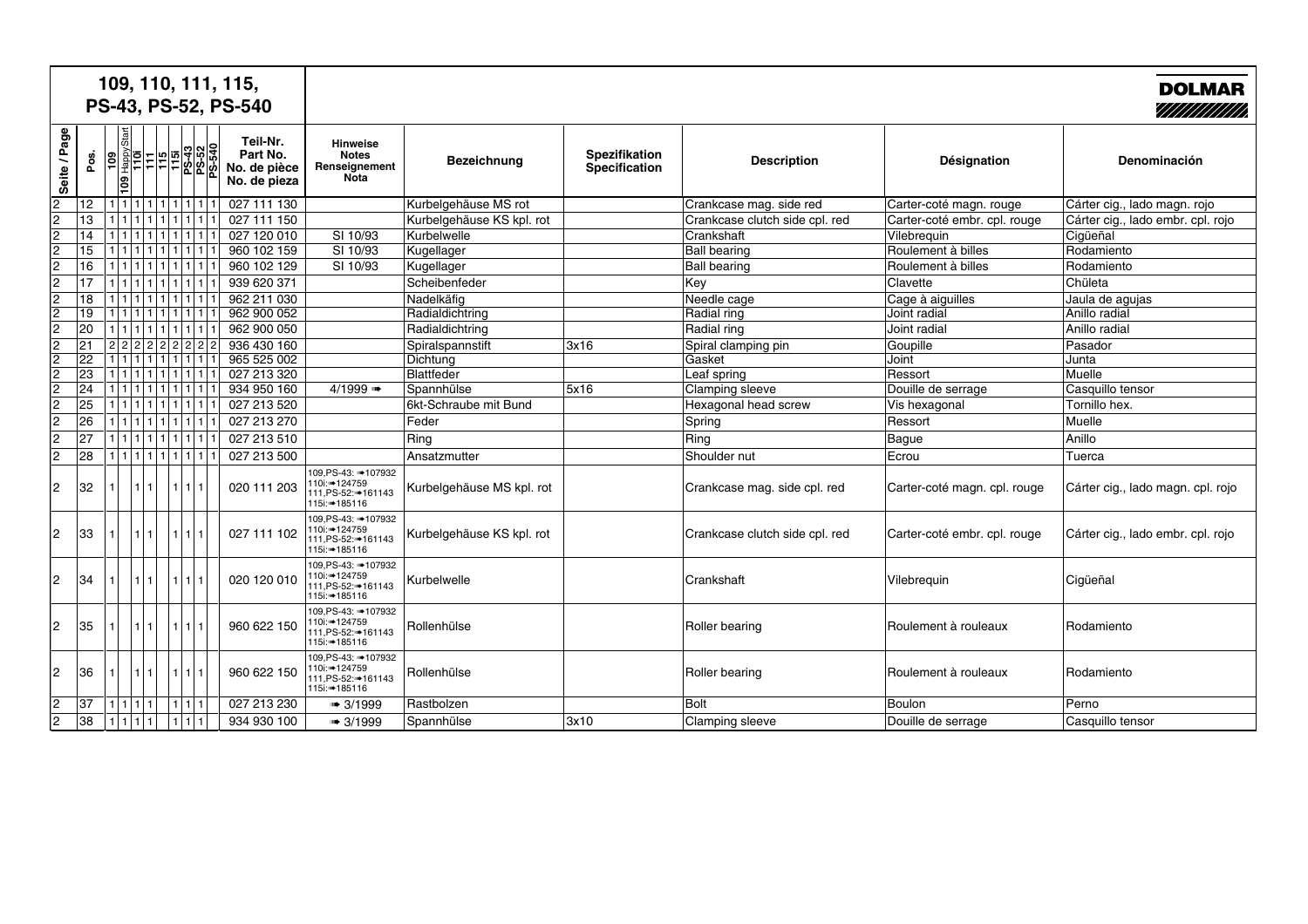| 109, 109 HappyStart<br>, 110i H<br>110i<br>111<br><sup>1</sup> 115, 115 H, 115i, 115i H<br>PS-43, PS-52, PS-540 |
|-----------------------------------------------------------------------------------------------------------------|
|-----------------------------------------------------------------------------------------------------------------|

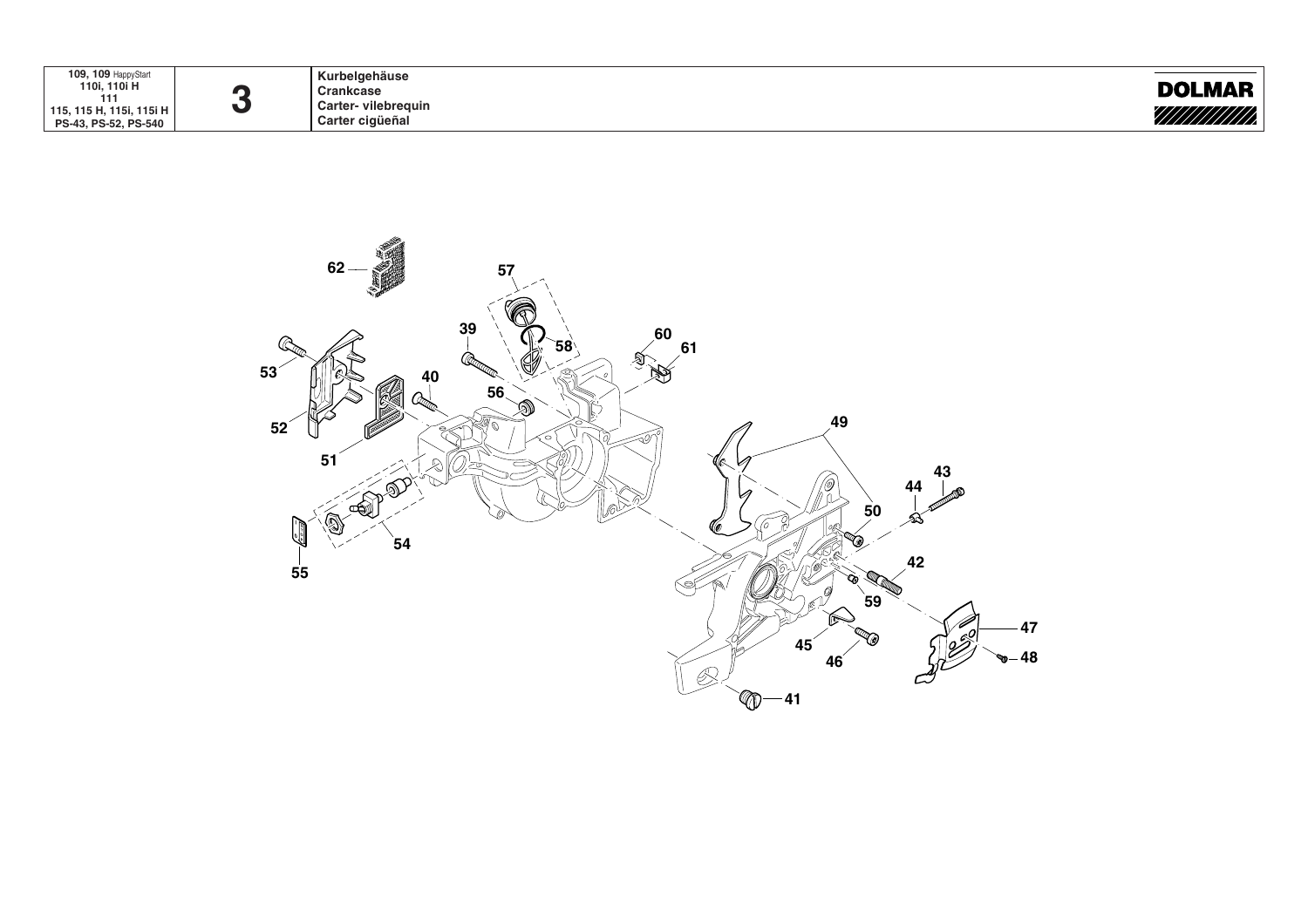|                 |      | 109, 110, 111, 115,<br>PS-43, PS-52, PS-540                                                                                                                                                                                                                                                                                                                                                                        |                                                      |                                                          |                                     |                                |                           |                                | <b>DOLMAR</b><br>//////////// |
|-----------------|------|--------------------------------------------------------------------------------------------------------------------------------------------------------------------------------------------------------------------------------------------------------------------------------------------------------------------------------------------------------------------------------------------------------------------|------------------------------------------------------|----------------------------------------------------------|-------------------------------------|--------------------------------|---------------------------|--------------------------------|-------------------------------|
| Page<br>Seite / | Pos. | $\begin{array}{ c c c c c c c c } \hline \text{19} & \text{19} & \text{19} & \text{19} & \text{19} \\ \hline \text{19} & \text{19} & \text{19} & \text{19} & \text{19} & \text{19} \\ \hline \text{19} & \text{19} & \text{19} & \text{19} & \text{19} & \text{19} \\ \hline \text{19} & \text{19} & \text{19} & \text{19} & \text{19} & \text{19} \\ \hline \text{19} & \text{19} & \text{19} &$<br>$\frac{8}{2}$ | Teil-Nr.<br>Part No.<br>No. de pièce<br>No. de pieza | <b>Hinweise</b><br><b>Notes</b><br>Renseignement<br>Nota | <b>Bezeichnung</b>                  | Spezifikation<br>Specification | <b>Description</b>        | Désignation                    | Denominación                  |
| 3               | 39   | 6 6 6 6 6 6 6 66                                                                                                                                                                                                                                                                                                                                                                                                   | 908 005 305                                          |                                                          | Innenstern-Schraube                 | M5x30                          | <b>Screw</b>              | Vis                            | Tornillo                      |
| 3               | 40   | $1   1   1   1   1   1   1   1   1   1$                                                                                                                                                                                                                                                                                                                                                                            | 908 105 205                                          |                                                          | Innenstern-Senkschraube             | M5x20                          | Countersunk screw         | Vis fraisée                    | Tornillo plano                |
| 3               | 41   | 3 3 3 3 3 3 3 3 3                                                                                                                                                                                                                                                                                                                                                                                                  | 001 111 011                                          |                                                          | Spezialschraube                     | M12x1                          | Special screw             | Vis spéciale                   | Tornillo especial             |
| 3               | 42   | 2 2 2 2 2 2 2 2 2                                                                                                                                                                                                                                                                                                                                                                                                  | 905 808 305                                          |                                                          | Stiftschraube                       | M8x30                          | Gudgeon                   | Goujon fileté                  | Prisionero                    |
| 3               | 43   | 111111111111111111                                                                                                                                                                                                                                                                                                                                                                                                 | 389 213 080                                          |                                                          | Spannschraube                       |                                | Tensioning screw          | Vis de tension                 | Tornillo de tensión           |
| 3               | 44   |                                                                                                                                                                                                                                                                                                                                                                                                                    | 001 213 020                                          |                                                          | Mutter mit Zapfen                   |                                | Nut with pivot            | Ecrou avec pivot               | Tuerca con espiga             |
| 3               | 45   | 11111111111111111                                                                                                                                                                                                                                                                                                                                                                                                  | 020 111 082                                          |                                                          | Kettenfänger                        |                                | Chain catch               | Arrêt-chaîne                   | Bulón de retención            |
| 3               | 46   | 111111111111                                                                                                                                                                                                                                                                                                                                                                                                       | 908 005 125                                          |                                                          | Innenstern-Schraube                 | M5x12                          | <b>Screw</b>              | Vis                            | Tornillo                      |
| Iз              | 47   | $1   1   1   1   1   1   1   1   1   1   1$                                                                                                                                                                                                                                                                                                                                                                        | 020 111 172                                          |                                                          | Führungsblech                       |                                | Guide plate               | Tôle de guidage                | Chapa protectora              |
| 3               | 48   | 1 1 1 1 1 1 1 1 1 1 1                                                                                                                                                                                                                                                                                                                                                                                              | 915 135 100                                          |                                                          | Schraube                            | 3.5x9.5                        | Screw                     | Vis                            | Tornillo                      |
| 3               | 49   | 1 1 1 1 1 1 1 1 1 1 1 1                                                                                                                                                                                                                                                                                                                                                                                            | 020 250 020                                          |                                                          | Zackenleiste kpl.                   |                                | Spike bar assy.           | Barre dentée cpl.              | Barra dentada cpl.            |
| 3               | 50   | 2 2 2 2 2 2 2 2 2                                                                                                                                                                                                                                                                                                                                                                                                  | 908 005 095                                          |                                                          | Innenstern-Schraube                 | M5x9                           | Screw                     | Vis                            | Tornillo                      |
| 3               | 51   | $1   1   1   1   1   1   1   1   1   1$                                                                                                                                                                                                                                                                                                                                                                            | 020 173 011                                          |                                                          | Vorfilter                           |                                | Prefilter                 | Prefiltre                      | Prefiltro                     |
| 3               | 52   | 11111111111111111                                                                                                                                                                                                                                                                                                                                                                                                  | 020 173 023                                          |                                                          | Deckel für Vorfilter rot            |                                | Cover for prefilter red   | Couvercle pour prefiltre rouge | Tapa p. prefiltro rojo        |
| 3               | 53   | 1111111111111111                                                                                                                                                                                                                                                                                                                                                                                                   | 908 605 145                                          |                                                          | Innenstern-Schlitz-Schraube   M5x14 |                                | <b>Screw</b>              | Vis                            | Tornillo                      |
| 3               | 54   | 11111111111111111                                                                                                                                                                                                                                                                                                                                                                                                  | 957 605 112                                          |                                                          | Kurzschlußschalter kpl.             |                                | Short-circuit switch cpl. | Interrupt. court-circuit cpl.  | Interrupt. corto-circuite     |
| 3               | 55   | 1111111111111111                                                                                                                                                                                                                                                                                                                                                                                                   | 980 113 841                                          |                                                          | Schild                              |                                | Label                     | Plaque                         | Placa                         |
| 3               | 56   | 111111111111111                                                                                                                                                                                                                                                                                                                                                                                                    | 965 401 011                                          |                                                          | Gummitülle                          |                                | Rubber bush               | Passe-fil                      | Boquilla de caucho            |
| 3               | 57   | 1 1 1 1 1 1 1 1 1 1                                                                                                                                                                                                                                                                                                                                                                                                | 010 114 031                                          |                                                          | Öltankverschluß kpl.                |                                | Oil tank plug assy.       | Bouchon res. d' huile cpl.     | Cierre depósito aceite cpl.   |
| 3               | 58   | 1111111111111111                                                                                                                                                                                                                                                                                                                                                                                                   | 963 100 050                                          |                                                          | Dichtung                            |                                | Gasket                    | Joint                          | Junta                         |
| 3               | 59   | 1111111111111111                                                                                                                                                                                                                                                                                                                                                                                                   | 010 245 010                                          |                                                          | Belüftungsventil                    |                                | Vent valve                | Soupape d'aération             | Válvula ventilación           |
| 3               | 60   | $1   1   1   1   1   1   1   1   1   1   1$                                                                                                                                                                                                                                                                                                                                                                        | 921 905 004                                          |                                                          | 4kt-Mutter                          |                                | Square nut                | Ecrou carré                    | Tuerca cuadrada               |
| 3               | 61   | 1111111111111111                                                                                                                                                                                                                                                                                                                                                                                                   | 020 111 070                                          |                                                          | Klammer                             |                                | Cramp                     | Crampon                        | Grampón                       |
| 3               | 62   | 1 1 1 1 1 1 1 1 1                                                                                                                                                                                                                                                                                                                                                                                                  | 020 173 061                                          | Acc.                                                     | Schneefilter                        |                                | Snow filter               | Filtre a neige                 | Filtro de nieve               |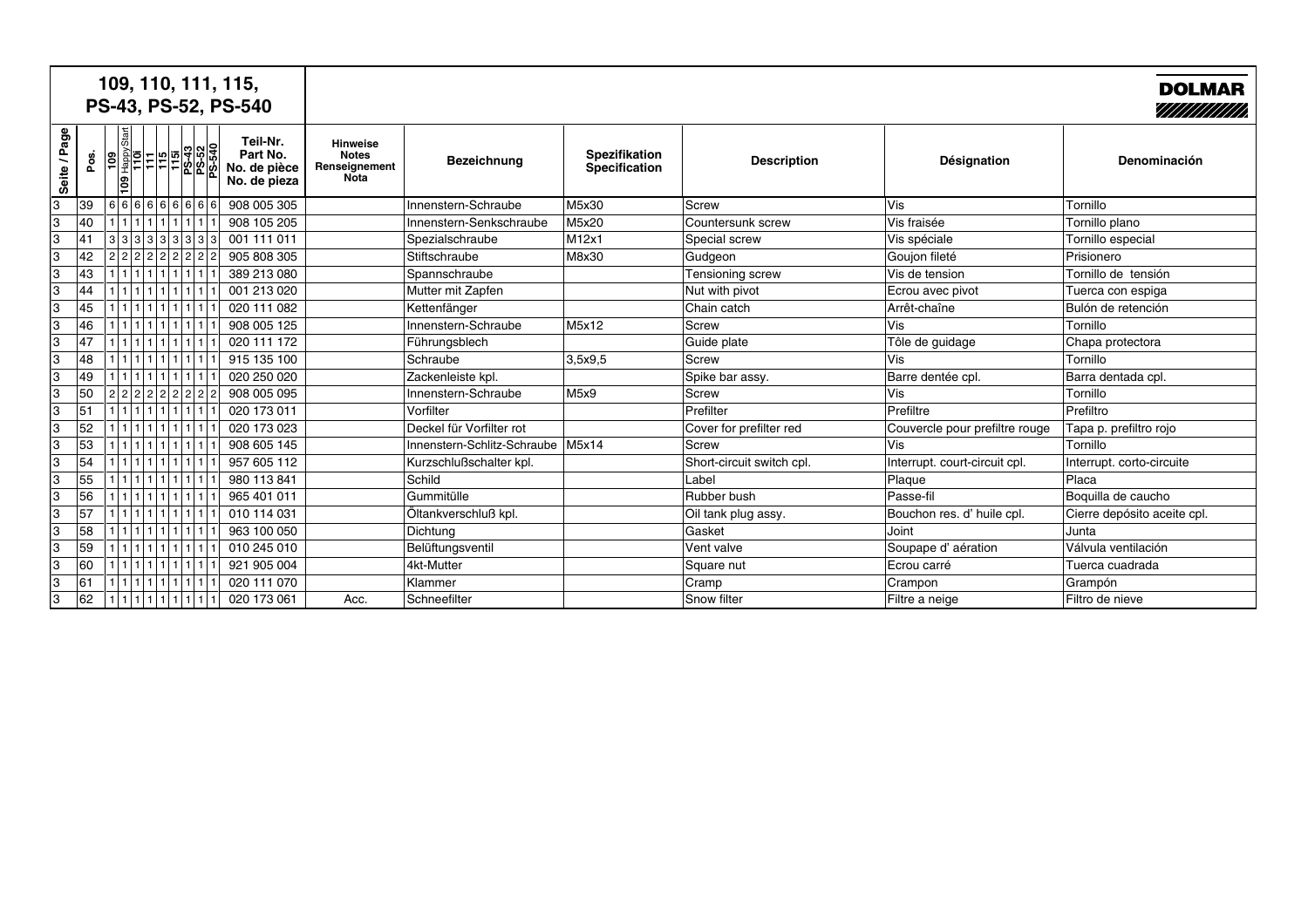

**Kraftstofftank, Bügelgriff Fuel tank, tubular grip Réserv. carburant, poignée tubulaire Depósito de combustible, mango tubular**



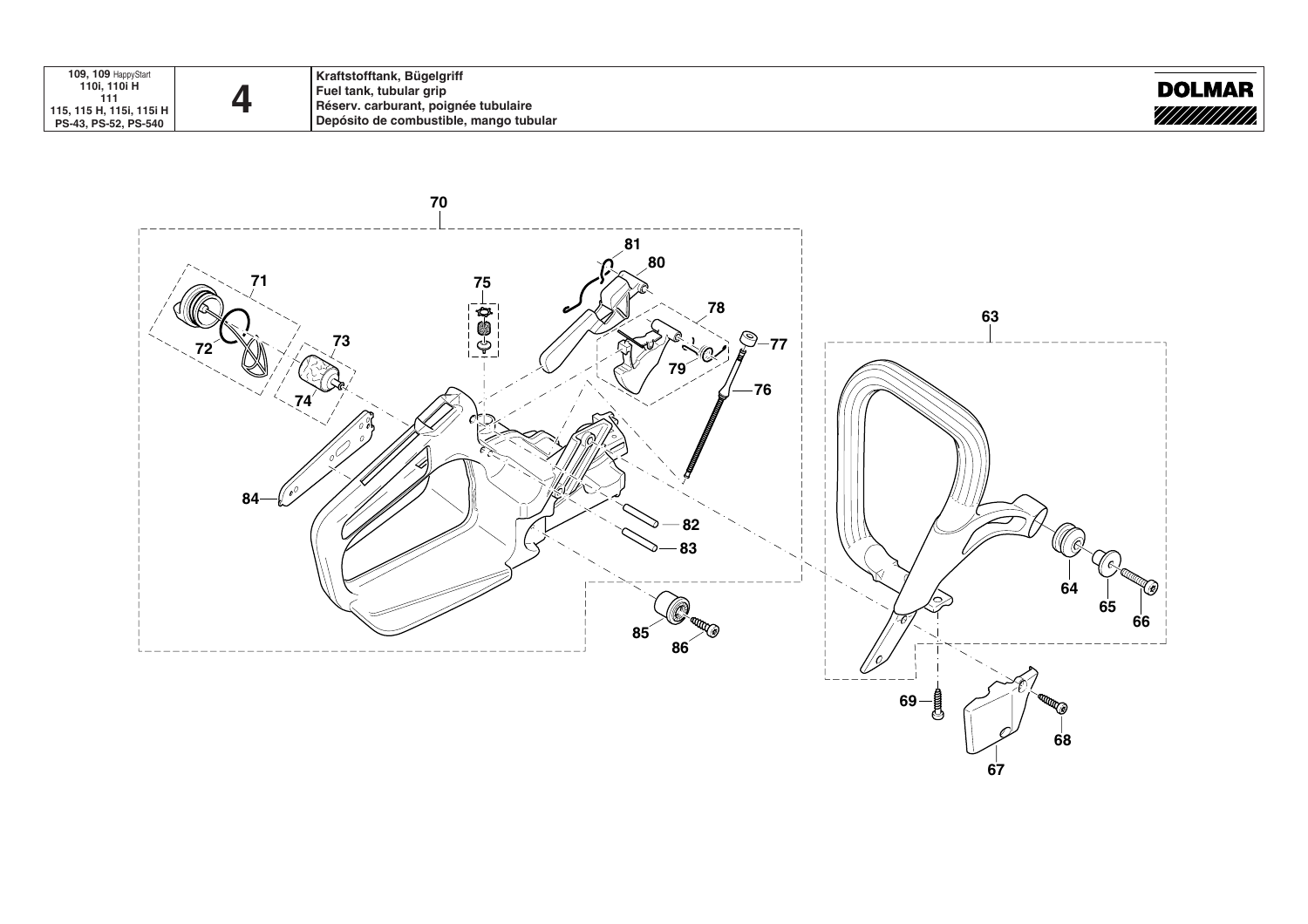|                 |      | 109, 110, 111, 115,<br>PS-43, PS-52, PS-540                                                                                                                                                                                                                                                                                                                                                                                                     |                                                      |                                                                 |                                 |                                |                               |                              | <b>DOLMAR</b><br>//////////// |
|-----------------|------|-------------------------------------------------------------------------------------------------------------------------------------------------------------------------------------------------------------------------------------------------------------------------------------------------------------------------------------------------------------------------------------------------------------------------------------------------|------------------------------------------------------|-----------------------------------------------------------------|---------------------------------|--------------------------------|-------------------------------|------------------------------|-------------------------------|
| Page<br>Seite / | Pos. | $\begin{array}{ c c c c c c c c } \hline \multicolumn{1}{ c }{\text{log}}\multicolumn{1}{ c }{\text{log}}\multicolumn{1}{ c }{\text{log}}\multicolumn{1}{ c }{\text{log}}\multicolumn{1}{ c }{\text{log}}\multicolumn{1}{ c }{\text{log}}\multicolumn{1}{ c }{\text{log}}\multicolumn{1}{ c }{\text{log}}\multicolumn{1}{ c }{\text{log}}\multicolumn{1}{ c }{\text{log}}\multicolumn{1}{ c }{\text{log}}\multicolumn{1}{ c }{\text{log}}\mult$ | Teil-Nr.<br>Part No.<br>No. de pièce<br>No. de pieza | <b>Hinweise</b><br><b>Notes</b><br>Renseignement<br><b>Nota</b> | Bezeichnung                     | Spezifikation<br>Specification | <b>Description</b>            | Désignation                  | Denominación                  |
| $\overline{4}$  | 63   | 11111111111111111                                                                                                                                                                                                                                                                                                                                                                                                                               | 957 310 027                                          | SI 5/96                                                         | Bügelgriff kpl.                 |                                | Tubular handle assy.          | Poignée tubulaire cpl.       | Mango tubular cpl.            |
| 4               | 64   | 1 1 1 1 1 1 1 1 1 1 1 1                                                                                                                                                                                                                                                                                                                                                                                                                         | 965 403 490                                          |                                                                 | Schwingungsdämpfer              |                                | Rubber buffer                 | Amortisseur                  | Amortiguador                  |
| 4               | 65   | 1111111111111111                                                                                                                                                                                                                                                                                                                                                                                                                                | 021 114 051                                          |                                                                 | Befestigungsbuchse              |                                | Fixing bush                   | Douille de fixation          | Casquillo de ajuste           |
| 4               | 66   | 1 1 1 1 1 1 1 1 1 1 1 1                                                                                                                                                                                                                                                                                                                                                                                                                         | 908 005 305                                          |                                                                 | Innenstern-Schraube             | M5x30                          | <b>Screw</b>                  | Vis                          | Tornillo                      |
| 4               | 67   | 1 1 1 1 1 1 1 1 1 1 1 1                                                                                                                                                                                                                                                                                                                                                                                                                         | 020 310 013                                          |                                                                 | Abdeckung                       |                                | Cover                         | Cache                        | Tapa                          |
| 4               | 68   | 2 2 2 2 2 2 2 2 2                                                                                                                                                                                                                                                                                                                                                                                                                               | 913 455 164                                          |                                                                 | Innenstern-Schraube             | 5,5x16                         | <b>Screw</b>                  | Vis                          | Tornillo                      |
| 4               | 69   | 2 2 2 2 2 2 2 2 2                                                                                                                                                                                                                                                                                                                                                                                                                               | 913 455 164                                          |                                                                 | Innenstern-Schraube             | 5,5x16                         | <b>Screw</b>                  | Vis                          | Tornillo                      |
| 4               | 70   | 1111111111111111                                                                                                                                                                                                                                                                                                                                                                                                                                | 020 114 004                                          |                                                                 | Tank kpl. rot                   |                                | Tank assy. red                | Réservoir cpl. rouge         | Depósito cpl. rojo            |
| 4               | 71   | 1111111111111                                                                                                                                                                                                                                                                                                                                                                                                                                   | 965 451 901                                          |                                                                 | Tankverschluß kpl. (Kraftstoff) |                                | Tank plug assy. (fuel)        | Bouchon rèserv. cpl. (carb.) | Cierre de depó. cpl. (comb.)  |
| 4               | 72   | 1111111111111111                                                                                                                                                                                                                                                                                                                                                                                                                                | 963 232 045                                          |                                                                 | $O$ -Ring                       | ø 31x4.5                       | Packing ring                  | Bague-joint                  | Anillo de guarnición          |
| 4               | 73   | 1111111111111111                                                                                                                                                                                                                                                                                                                                                                                                                                | 963 601 120                                          |                                                                 | Saugkopf                        |                                | Suction head                  | Tête d' aspiration           | Cabeza de aspiración          |
| 4               | 74   | 1   1   1   1   1   1   1   1                                                                                                                                                                                                                                                                                                                                                                                                                   | 963 601 240                                          |                                                                 | Filz                            |                                | Felt                          | Feutre                       | Fieltro                       |
| 4               | 75   | $1   1   1   1   1   1   1   1   1  $                                                                                                                                                                                                                                                                                                                                                                                                           | 957 114 010                                          |                                                                 | Belüftungsventil kpl.           |                                | Vent valve cpl.               | Soupape d'aération cpl.      | Válvula ventilación cpl.      |
| 4               | 76   | 1 1 1 1 1 1 1 1 1 1 1 1                                                                                                                                                                                                                                                                                                                                                                                                                         | 965 404 460                                          |                                                                 | Kraftstoffleitung               |                                | Fuel line                     | Conduite carb.               | Conducto combu.               |
| 4               | 77   | 1   1   1   1   1   1   1   1                                                                                                                                                                                                                                                                                                                                                                                                                   | 965 404 520                                          |                                                                 | Dichtung                        |                                | Gasket                        | Joint                        | Junta                         |
| 4               | 78   | 1111111111111                                                                                                                                                                                                                                                                                                                                                                                                                                   | 020 117 290                                          |                                                                 | Gashebel / Gasgestänge kpl.     |                                | Throttle lever / linkage cpl. | Levier d'accélérration cpl.  | Acelerador c. varilla cpl.    |
| 4               | 79   | 1111111111111111                                                                                                                                                                                                                                                                                                                                                                                                                                | 020 117 273                                          |                                                                 | <b>Drehfeder</b>                |                                | Spring                        | Ressort                      | Muelle                        |
| 4               | 80   | 1   1   1   1   1   1   1                                                                                                                                                                                                                                                                                                                                                                                                                       | 020 117 301                                          |                                                                 | Rasthebel                       |                                | Catch lever                   | Levier de verrouillage       | Palanca trincada              |
| 4               | 81   | 1111111111111111                                                                                                                                                                                                                                                                                                                                                                                                                                | 020 117 160                                          |                                                                 | Biegefeder                      |                                | Bend spring                   | Ressort                      | Muelle                        |
| 4               | 82   | 1 1 1 1 1 1 1 1 1 1 1                                                                                                                                                                                                                                                                                                                                                                                                                           | 935 932 320                                          |                                                                 | Zylinderstift                   |                                | Cylindrical pin               | Goupille cylindrique         | Prisionero                    |
| 4               | 83   | 2 2 2 2 2 2 2 2 2                                                                                                                                                                                                                                                                                                                                                                                                                               | 935 932 320                                          |                                                                 | Zylinderstift                   |                                | Cylindrical pin               | Goupille cylindrique         | Prisionero                    |
| 4               | 84   | 222222222                                                                                                                                                                                                                                                                                                                                                                                                                                       | 020 114 051                                          |                                                                 | Griffschale                     |                                | Grip plate                    | Plaque de poignée            | Chapa de mango                |
| 4               | 85   | 3 3 3 3 3 3 3 3 3                                                                                                                                                                                                                                                                                                                                                                                                                               | 965 403 280                                          | SI 7/94                                                         | Schwingungsdämpfer              |                                | Rubber buffer                 | Amortisseur                  | Amortiguador                  |
| 4               | 86   | 3 3 3 3 3 3 3 3 3                                                                                                                                                                                                                                                                                                                                                                                                                               | 913 447 134                                          |                                                                 | Innenstern-Schraube             | 4,7x13                         | <b>Screw</b>                  | Vis                          | Tornillo                      |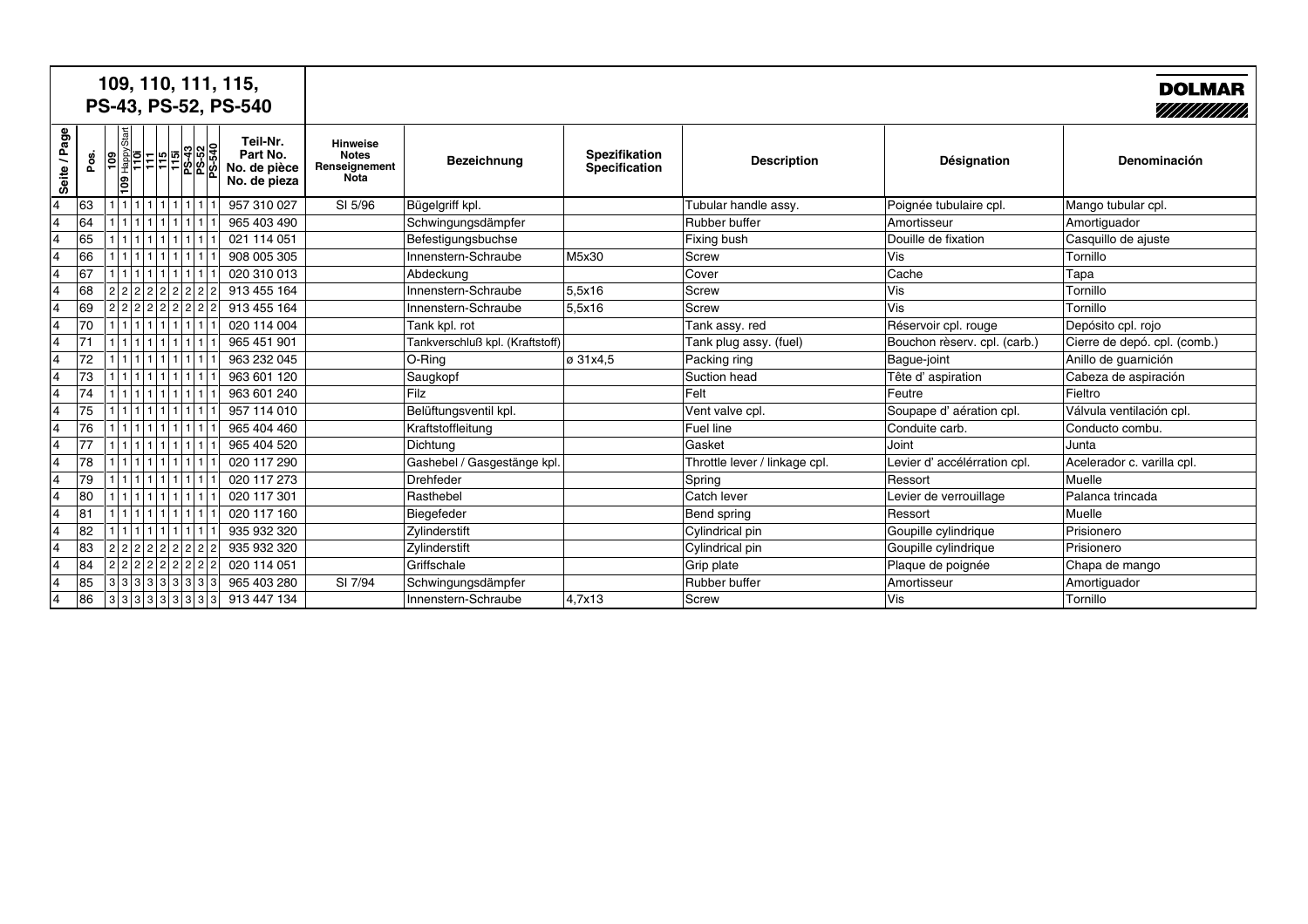| <b>109, 109 HappyStart</b> |
|----------------------------|
| 110i, 110i H               |
| 111                        |
| 115, 115 H, 115i, 115i H   |
| PS-43, PS-52, PS-540       |

**Zündelektronik, Anwerfvorrichtung Ignition electronics, starter Allumage électronique, dispositivo de démarrage Bobina encendido, dispositivo de arranque**



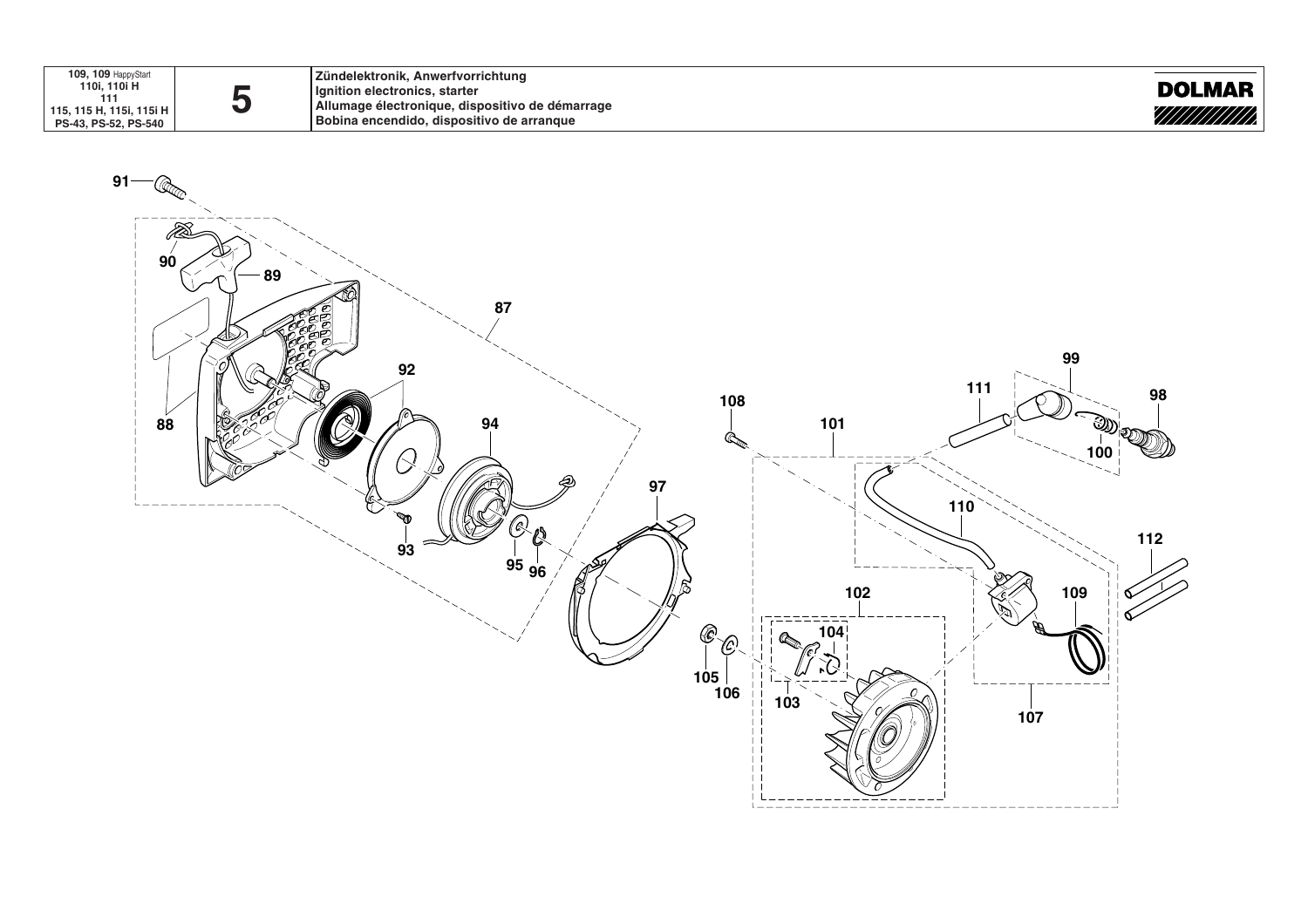|                 |      | 109, 110, 111, 115,<br>PS-43, PS-52, PS-540                                                                                                                                                      |                                                      |                                                          |                                   |                                |                        |                                                               | <b>DOLMAR</b>                  |
|-----------------|------|--------------------------------------------------------------------------------------------------------------------------------------------------------------------------------------------------|------------------------------------------------------|----------------------------------------------------------|-----------------------------------|--------------------------------|------------------------|---------------------------------------------------------------|--------------------------------|
| / Page<br>Seite | Pos. | $\frac{1}{100}$ $\frac{1}{100}$ $\frac{1}{100}$ $\frac{1}{100}$ $\frac{1}{100}$ $\frac{1}{100}$ $\frac{1}{100}$ $\frac{1}{100}$ $\frac{1}{100}$ $\frac{1}{100}$<br>$\frac{8}{100}$<br><b>801</b> | Teil-Nr.<br>Part No.<br>No. de pièce<br>No. de pieza | <b>Hinweise</b><br><b>Notes</b><br>Renseignement<br>Nota | <b>Bezeichnung</b>                | Spezifikation<br>Specification | <b>Description</b>     | Désignation                                                   | Denominación                   |
| 5               | 87   | 1 1 1 1 1 1 1 1 1                                                                                                                                                                                | 027 160 010                                          |                                                          | Anwerfvorrichtung kpl. rot        |                                | Starter assy. red      | Dispos. de démarrage cpl. rouge Dispos. de arranque cpl. rojo |                                |
| $\sqrt{5}$      | 88   | 111111111111                                                                                                                                                                                     | 020 112 180                                          |                                                          | Ventilatorgehäuse kpl. rot        |                                | Fan housing cpl. red   | Carter de ventilateur cpl. rouge                              | Cárter de ventilador cpl. rojo |
| $\overline{5}$  | 89   | 1 1 1 1 1 1 1 1 1                                                                                                                                                                                | 965 402 262                                          |                                                          | Anwerfgriff                       |                                | Starter grip           | Poignée de lancement                                          | Tirador de arranque            |
| $\overline{5}$  | 90   | 111111111111                                                                                                                                                                                     | 108 164 020                                          |                                                          | Anwerfseil                        | ø3,5 x 980 mm                  | Starter rope           | Câble de démarrage                                            | Cordón de arranque             |
| $\overline{5}$  | 90   | 111111111111                                                                                                                                                                                     | 985 000 155                                          | Acc.                                                     | Anwerfseil                        | ø3.5 x 100 m                   | Starter rope           | Câble de démarrage                                            | Cordón de arranque             |
| $\overline{5}$  | 91   | 4 4 4 4 4 4 4 4                                                                                                                                                                                  | 908 005 165                                          |                                                          | Innenstern-Schraube               | M5x16                          | Screw                  | Vis                                                           | Tornillo                       |
| $\sqrt{5}$      | 92   | 1 1 1 1 1 1 1 1 1 1 1                                                                                                                                                                            | 020 163 031                                          |                                                          | Rückholfeder im Gehäuse           |                                | Rewind spring in hous. | Ressort rappel dans boît                                      | Resorte retenc. en caja        |
| $\sqrt{5}$      | 93   | 33333333                                                                                                                                                                                         | 915 135 100                                          |                                                          | Blechschraube                     | 3,5x9,5                        | <b>Screw</b>           | Vis                                                           | Tornillo                       |
| $\sqrt{5}$      | 94   | 1 1 1 1 1 1 1 1 1 1 1                                                                                                                                                                            | 027 162 070                                          |                                                          | Seiltrommel                       |                                | Cable drum             | Tamb, de cable                                                | Tamb. p. cordón                |
| $\sqrt{5}$      | 95   | 1 1 1 1 1 1 1 1                                                                                                                                                                                  | 924 108 400                                          |                                                          | Scheibe                           |                                | Disc                   | Disque                                                        | Arandela                       |
| $\sqrt{5}$      | 96   | 1 1 1 1 1 1 1 1 1                                                                                                                                                                                | 929 108 080                                          |                                                          | Sicherungsring                    |                                | Safety disc            | Rondelle sécurite                                             | Arandela seguridad             |
| 5               | 97   | 1 1 1 1 1 1 1 1 1                                                                                                                                                                                | 020 112 010                                          |                                                          | Luftführung                       |                                | Air duct               | Plaque de ventilation                                         | Placa ventilación              |
| $\sqrt{5}$      | 98   | 1 1 1 1 1 1 1 1                                                                                                                                                                                  | 965 603 021                                          |                                                          | Zündkerze                         |                                | Spark plug             | Bougie                                                        | Bujía                          |
| 5               | 99   | 1 1 1 1 1 1 1 1 1                                                                                                                                                                                | 957 604 260                                          |                                                          | Zündkerzenstecker kpl.            |                                | Plug cap assy.         | Fiche de bougie cpl.                                          | Tapa bujía cpl.                |
| $\overline{5}$  | 100  | 1 1 1 1 1 1 1 1                                                                                                                                                                                  | 965 604 180                                          |                                                          | Feder                             |                                | Spring                 | Ressort                                                       | Muelle                         |
| $\sqrt{5}$      | 101  | 11111111111111                                                                                                                                                                                   | 027 140 001                                          |                                                          | Magnetzünder kpl.                 |                                | Ignition assy.         | Volant magn. cpl.                                             | Disp. encend. magn. cpl.       |
| 5               | 102  | 11111111111111                                                                                                                                                                                   | 027 141 021                                          |                                                          | Polrad kpl.                       |                                | Flywheel assy.         | Roue polaire cpl.                                             | Volante encend.                |
| $\overline{5}$  | 103  | 22222222                                                                                                                                                                                         | 108 166 051                                          |                                                          | Anwerfklinke kpl.                 |                                | Starter ratchet assy.  | Cliquet cpl.                                                  | Trinquete arranque cpl.        |
| 5               | 104  | 2 2 2 2 2 2 2 2                                                                                                                                                                                  | 122 166 020                                          |                                                          | Drehfeder                         | ø 12.8                         | Spring                 | Ressort                                                       | Muelle                         |
| $\overline{5}$  | 104  | 2 <br> 2 2 <br> 2                                                                                                                                                                                | 108 166 021                                          |                                                          | <b>Drehfeder</b>                  | ø 16                           | Spring                 | Ressort                                                       | Muelle                         |
| 5               | 105  | 11111111111111                                                                                                                                                                                   | 920 308 024                                          |                                                          | 6kt-Mutter                        | M8x1                           | Hexagonal nut          | Ecrou hexagonal                                               | Tuerca hexagonal               |
| $\overline{5}$  | 106  | 11111111111111                                                                                                                                                                                   | 926 208 001                                          |                                                          | Federscheibe                      |                                | Spring washer          | Rondelle ressort                                              | Arandela presión               |
| 5               | 107  | 11111111111111                                                                                                                                                                                   | 020 143 031                                          |                                                          | Zündanker kpl.                    |                                | Ignition coil cpl.     | Bobine d' allum. cpl.                                         | Bobina encend. cpl.            |
| 5               | 107  |                                                                                                                                                                                                  | 020 143 040                                          | SI 9/91                                                  | Zündanker kpl.                    | Prüfrex                        | Ignition coil cpl.     | Bobine d' allum. cpl.                                         | Bobina encend. cpl.            |
| $\sqrt{5}$      | 108  | $\sqrt{2 2 2 2 2 2 2 2 }$                                                                                                                                                                        | 908 605 205                                          |                                                          | Innenstern-Schlitz-Schraube M5x20 |                                | <b>Screw</b>           | <b>Vis</b>                                                    | Tornillo                       |
| 5               | 109  | 111111111111111                                                                                                                                                                                  | 001 147 000                                          |                                                          | Kurzschlußkabel                   |                                | Short-circuit cable    | Câble court-circuit                                           | Cable corto-circ.              |
| 5               | 110  | m m m m m m m m m                                                                                                                                                                                | 970 310 200                                          |                                                          | Zündleitung                       | 180 mm                         | Ignition cable         | Câble d' allum.                                               | Cable encend.                  |
| 5               | 111  | m m m m m m m m                                                                                                                                                                                  | 970 502 110                                          |                                                          | Isolierschlauch                   | 48 mm                          | Insulating hose        | Gaine isolante                                                | Mango aislante                 |
| $\overline{5}$  |      | $\lfloor 112 \rfloor$ m $\lfloor$ m $\lfloor$ m $\lfloor$ m $\lfloor$ m $\lfloor$ m $\lfloor$ m $\lfloor$ m $\lfloor$ m $\rfloor$                                                                | 970 502 050                                          |                                                          | Isolierschlauch                   | 100 mm                         | Insulating hose        | Gaine isolante                                                | Mango aislante                 |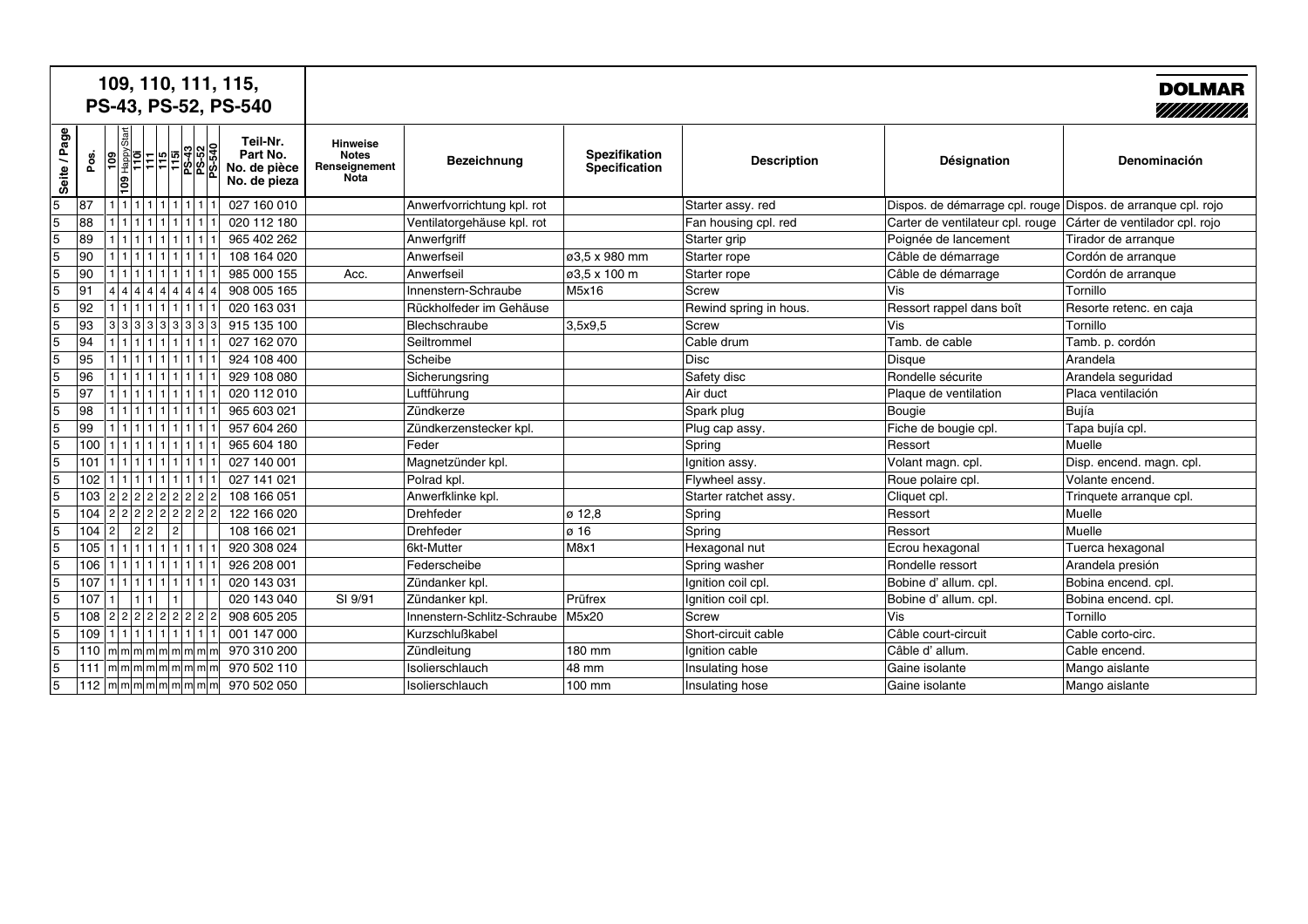**109, 109** HappyStart **110i, 110i H 111 115, 115 H, 115i, 115i H PS-43, PS-52, PS-540**

**6**

**Kettenbremse, Handschutz Chain brake, hand guard Frein de chaîne, protège-main Freno de cadena, protector de mano**



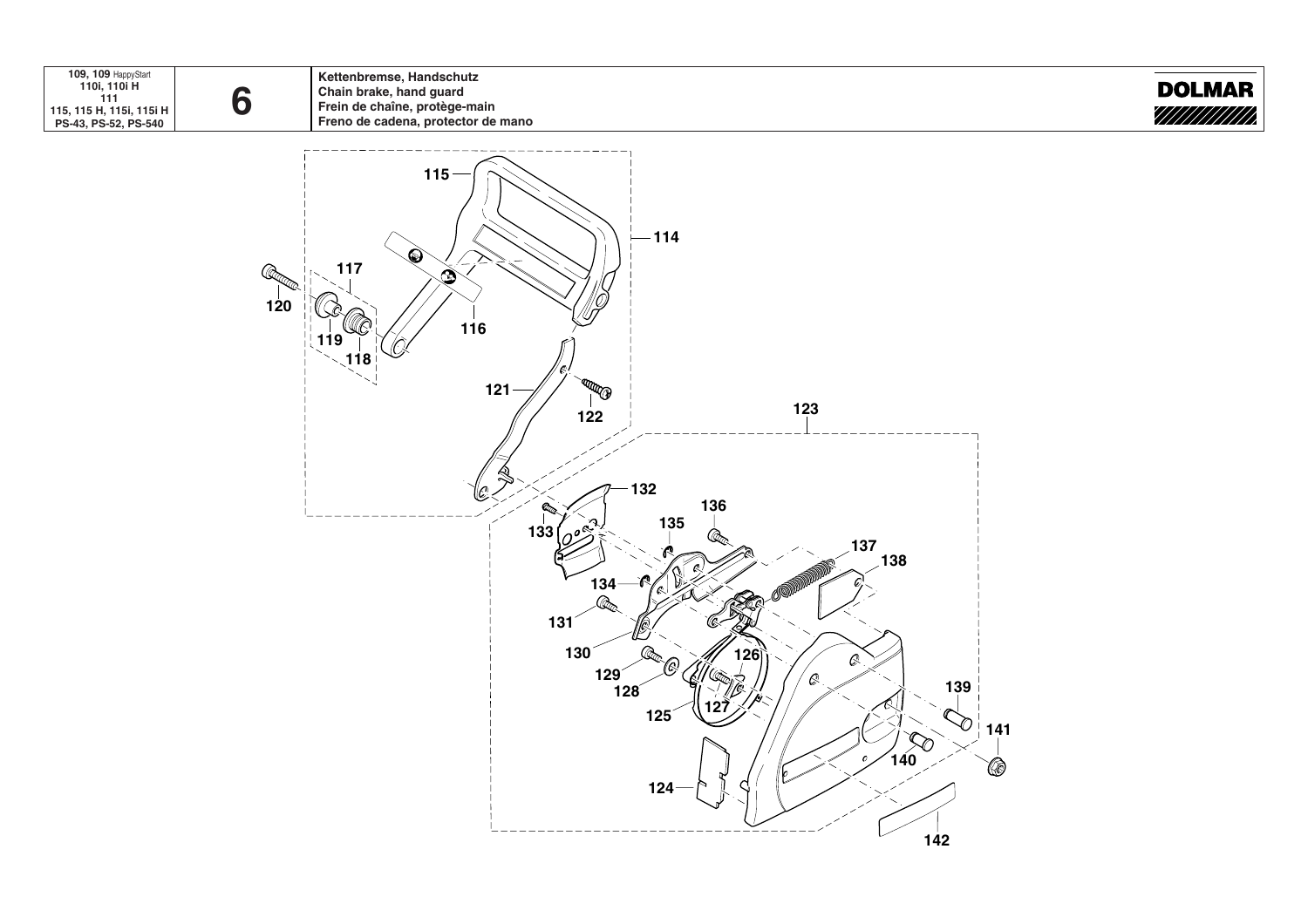| 109, 110, 111, 115,<br>PS-43, PS-52, PS-540 |                  |                                                     |              |                                                      |                                                          |                                   |                                |                          |                            | <b>DOLMAR</b><br>7///////////// |
|---------------------------------------------|------------------|-----------------------------------------------------|--------------|------------------------------------------------------|----------------------------------------------------------|-----------------------------------|--------------------------------|--------------------------|----------------------------|---------------------------------|
| Seite / Page                                | pos.             | <u>Happe 10</u><br>THE FRANCE<br>$\frac{1}{2}$<br>의 | န္ဖြု        | Teil-Nr.<br>Part No.<br>No. de pièce<br>No. de pieza | <b>Hinweise</b><br><b>Notes</b><br>Renseignement<br>Nota | Bezeichnung                       | Spezifikation<br>Specification | <b>Description</b>       | Désignation                | Denominación                    |
| 6                                           | 114              | 1 1 1 1 1 1 1 1 1                                   |              | 027 213 452                                          |                                                          | Handschutz kpl.                   |                                | Hand guard cpl.          | Protège-main cpl.          | Prot. de mano cpl.              |
| 6                                           | 115              | 1 1 1 1 1 1 1 1                                     |              | 027 213 462                                          |                                                          | Handschutz                        |                                | Hand guard               | Protège-main               | Prot. de mano                   |
| 6                                           | 116              | 1 1 1 1 1 1 1 1                                     |              | 980 114 237                                          |                                                          | Schild                            |                                | Label                    | Plaque                     | Calcomania                      |
| 6                                           | 117              | 111111111111                                        |              | 027 213 430                                          |                                                          | Satz Buchsen                      |                                | <b>Bushing set</b>       | Jeu de duille              | Juego de casquillo              |
| 6                                           | 118              | 1 1 1 1 1 1 1 1                                     |              | 027 213 150                                          |                                                          | Gummibuchse                       |                                | Rubber bush              | Duille caoutchouc          | Casquillo de caucho             |
| 6                                           | 119              | 11111111111111                                      |              | 027 213 161                                          |                                                          | <b>Buchse</b>                     |                                | <b>Bush</b>              | Duille                     | Casquillo                       |
| 6                                           | 120              | 11111111111111                                      |              | 908 005 205                                          |                                                          | Innenstern-Schraube               | M5x20                          | Screw                    | Vis                        | Tornillo                        |
| 6                                           | 121              | 1 1 1 1 1 1 1 1                                     |              | 027 213 221                                          |                                                          | Ausrückhebel                      |                                | Disengaging lever        | Levier de tension          | Pasador de tensión              |
| 6                                           | 122              | 111111111111111                                     |              | 905 005 184                                          |                                                          | Linsenschraube                    | 5,5x18                         | Screw                    | Vis                        | Tornillo                        |
| 6                                           | 123              | 111111111111111                                     |              | 027 213 571                                          |                                                          | Kettenbremse kpl. rot             |                                | Chain brake assy. red    | Frein de chaîne cpl. rouge | Freno de cadena cpl. rojo       |
| 6                                           | 124              | 11111111111                                         |              | 027 213 280                                          |                                                          | Schutzplatte                      |                                | <b>Protection cover</b>  | Couvercle protection       | Chapa protectora                |
| l6                                          | 125              | 11111111111111                                      |              | 027 213 050                                          |                                                          | Bremsband kpl.                    |                                | Brake spring cpl.        | Frein cpl.                 | Cinta de freno cpl.             |
| 6                                           | 126              |                                                     |              | 027 213 350                                          |                                                          | Bremsbandhalterung                |                                | <b>Brake band holder</b> | Tôle d' arrêt du frein     | Soporte cinta freno             |
| 6                                           | 127              | 1 1 1 1 1 1 1                                       |              | 913 205 125                                          |                                                          | Innenstern-Linsenschraube         | M5x12                          | <b>Screw</b>             | Vis                        | Tornillo                        |
| l6                                          | 128              | 1 1 1 1 1 1 1 1                                     |              | 924 500 049                                          |                                                          | Scheibe                           |                                | <b>Disc</b>              | Disque                     | Arandela                        |
| 6                                           | 129              |                                                     |              | 913 205 125                                          |                                                          | Innenstern-Linsenschraube   M5x12 |                                | <b>Screw</b>             | Vis                        | Tornillo                        |
| 6                                           | $\overline{130}$ | 1 1 1 1 1 1 1 1                                     |              | 027 213 111                                          |                                                          | Abdeckplatte                      |                                | Cover plate              | Plaque de recouvrement     | Tapa                            |
| 6                                           | 131              | 111111111111                                        |              | 913 205 125                                          |                                                          | Innenstern-Linsenschraube   M5x12 |                                | <b>Screw</b>             | Vis                        | Tornillo                        |
| 6                                           | 132              | 111111111111111                                     |              | 027 111 041                                          |                                                          | Führungsblech                     |                                | Guide plate              | Tôle de guidage            | Chapa protectora                |
| 6                                           | 133              | 1 1 1 1 1 1 1 1                                     |              | 915 135 100                                          |                                                          | Schraube                          | 3,5x9,5                        | <b>Screw</b>             | Vis                        | Tornillo                        |
| 6                                           | 134              | 111111111111111                                     |              | 927 304 000                                          |                                                          | Sicherungsscheibe                 |                                | Safety disc              | Disque sécurité            | Arandela seguridad              |
| 6                                           | 135              | 111111111111                                        |              | 927 304 000                                          |                                                          | Sicherungsscheibe                 |                                | Safety disc              | Disque sécurité            | Arandela seguridad              |
| 6                                           | 136              | 1 1 1 1 1 1 1 1                                     |              | 913 205 125                                          |                                                          | Innenstern-Linsenschraube         | M5x12                          | Screw                    | Vis                        | Tornillo                        |
| 6                                           | 137              | 1 1 1 1 1 1 1 1                                     |              | 027 213 120                                          |                                                          | Feder                             |                                | Spring                   | Ressort                    | Muelle                          |
| 6                                           | 138              | 11111111111111                                      |              | 027 213 560                                          |                                                          | Gummiplatte                       |                                | Rubber plate             | Plaque de coutchouc        | Plancha de caucho               |
| 6                                           | 139              | 1 1 1 1 1 1 1 1                                     |              | 027 213 130                                          |                                                          | Achse für Bremshebel              |                                | Shaft for brake lever    | Axe de levier de frein     | Eje palanca de freno            |
| 6                                           | 140              | 1111111111111                                       |              | 027 213 140                                          |                                                          | Achse für Kniehebel               |                                | Shaft for lever          | Axe de levier              | Eje palanca                     |
| 6                                           | 141              | 2222222                                             |              | 923 208 004                                          |                                                          | 6kt-Mutter mit Bund               | M <sub>8</sub>                 | Hexagonal nut            | Ecrou hexagonal            | Tuerca hexagonal                |
| 6                                           | 142              |                                                     |              | 980 114 381                                          | SI 5/96                                                  | Schild (82,5 mm)                  | 109                            | Label                    | Plaque                     | Calcomania                      |
| 6                                           | 142              |                                                     |              | 980 114 382                                          | SI 5/96                                                  | Schild (82,5 mm)                  | 110i                           | Label                    | Plaque                     | Calcomania                      |
| 6                                           | 142              | 1                                                   |              | 980 114 384                                          | SI 5/96                                                  | Schild (82,5 mm)                  | 111                            | Label                    | Plaque                     | Calcomania                      |
| 6                                           | $\overline{142}$ | $\blacksquare$                                      |              | 980 114 385                                          | SI 5/96                                                  | Schild (82,5 mm)                  | 111i                           | Label                    | Plaque                     | Calcomania                      |
| 6                                           | $\overline{142}$ | $\mathbf{1}$                                        |              | 980 114 754                                          |                                                          | Schild (82,5 mm)                  | $\overline{115}$               | Label                    | Plaque                     | Calcomania                      |
| 6                                           | 142              |                                                     |              | 980 114 386                                          | SI 5/96                                                  | Schild (82,5 mm)                  | 115i                           | Label                    | Plaque                     | Calcomania                      |
| 6                                           | 142              |                                                     |              | 980 114 380                                          |                                                          | Schild (82,5 mm)                  | <b>PS-43</b>                   | Label                    | Plaque                     | Calcomania                      |
| 6                                           | 142              |                                                     | $\mathbf{1}$ | 980 114 383                                          |                                                          | Schild (82,5 mm)                  | <b>PS-52</b>                   | Label                    | Plaque                     | Calcomania                      |
| 6                                           | 142              |                                                     |              | 980 114 736                                          |                                                          | Schild (82,5 mm)                  | <b>PS-540</b>                  | Label                    | Plaque                     | Calcomania                      |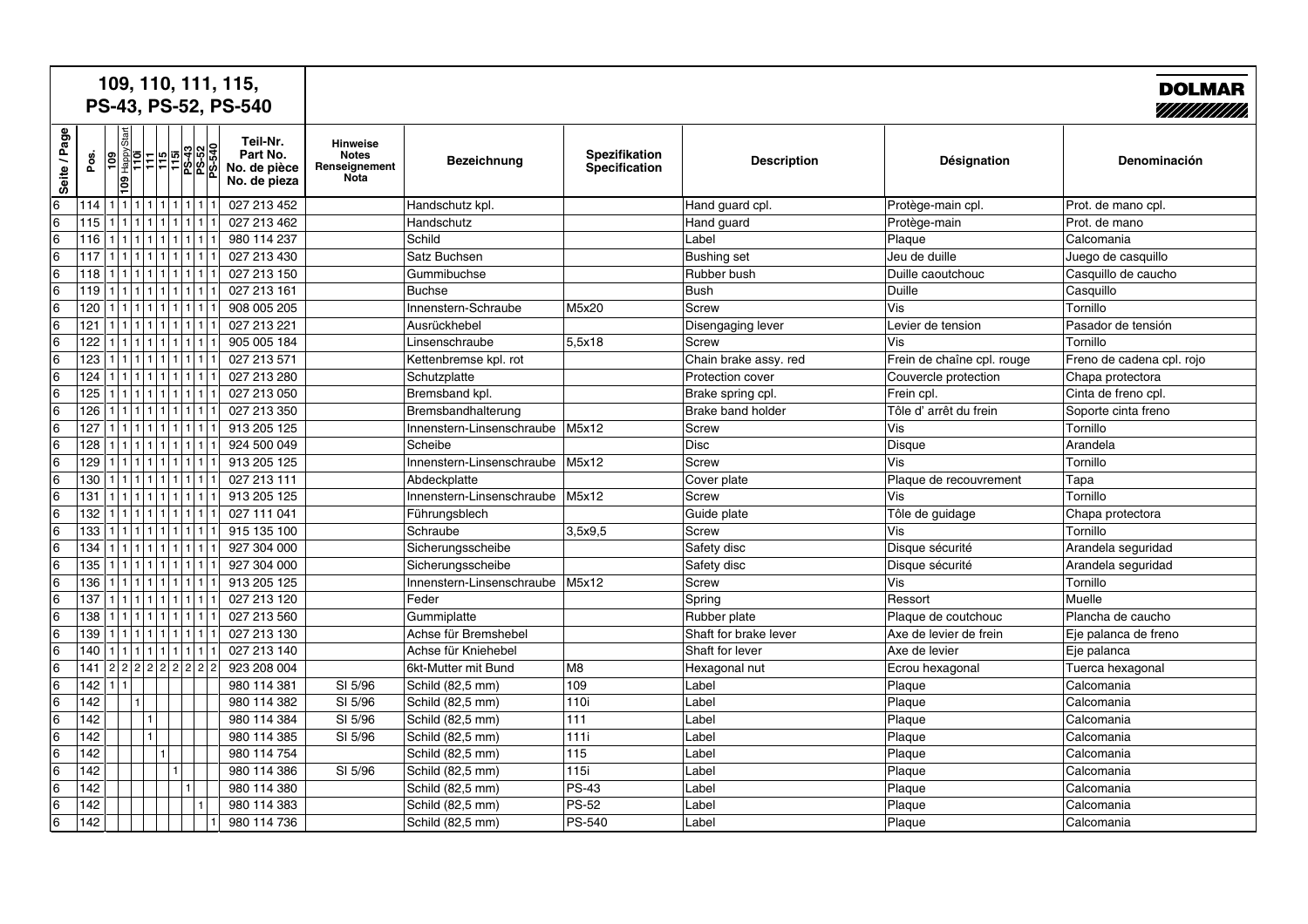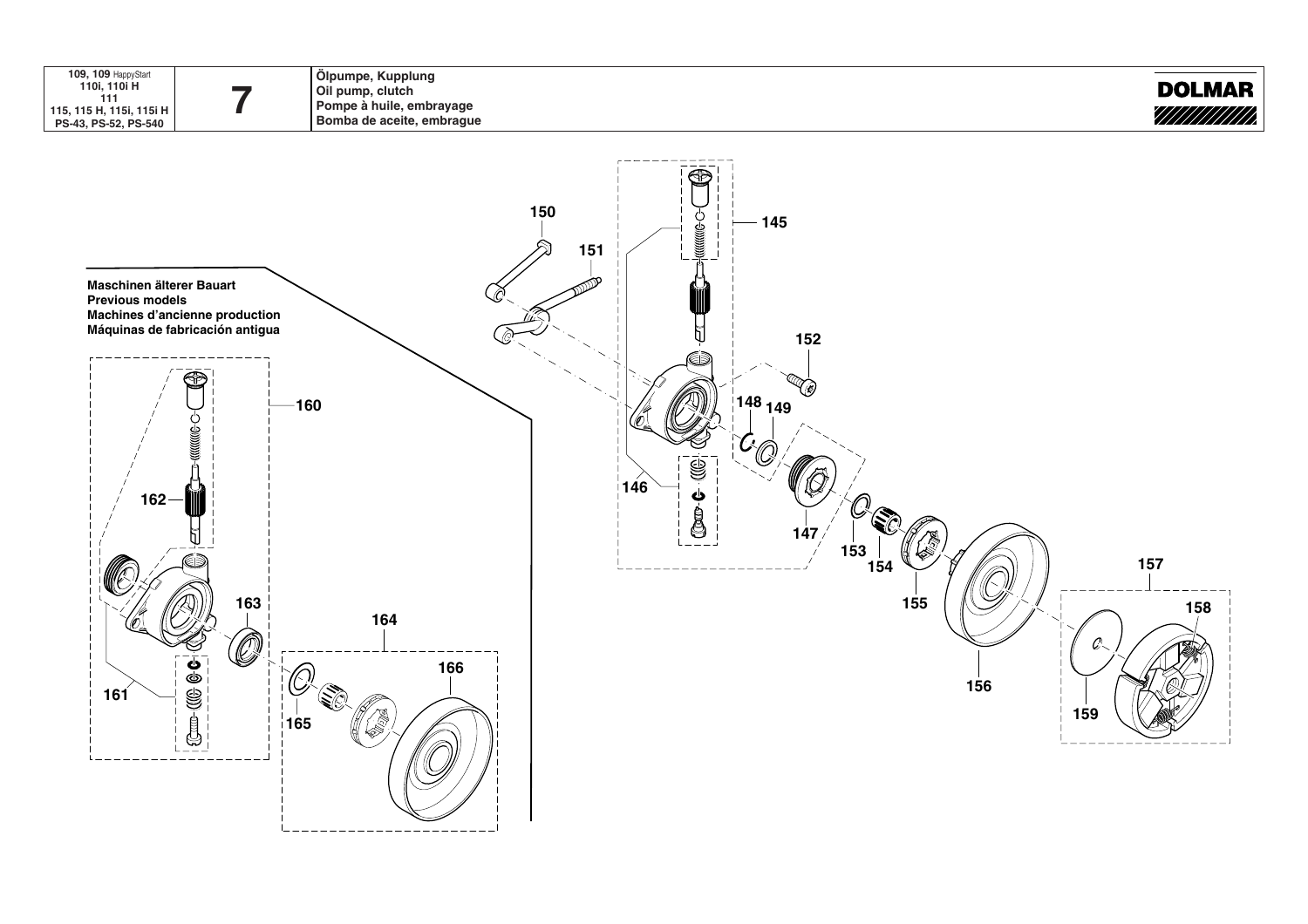|                 |      | 109, 110, 111, 115,<br>PS-43, PS-52, PS-540 |                                                      |                                                          |                       |                                       |                          |                              | <b>DOLMAR</b><br>//////////// |
|-----------------|------|---------------------------------------------|------------------------------------------------------|----------------------------------------------------------|-----------------------|---------------------------------------|--------------------------|------------------------------|-------------------------------|
| Page<br>Seite / | Pos. | ၅                                           | Teil-Nr.<br>Part No.<br>No. de pièce<br>No. de pieza | <b>Hinweise</b><br><b>Notes</b><br>Renseignement<br>Nota | <b>Bezeichnung</b>    | <b>Spezifikation</b><br>Specification | <b>Description</b>       | Désignation                  | <b>Denominación</b>           |
| $\overline{7}$  | 145  | 11111111111111                              | 027 245 160                                          |                                                          | ÖkoLogic-Ölpumpe kpl. |                                       | Ecologic oil pump cpl.   | Pompe d'huile écologique cpl | Bomba de aceite ecológ. cpl.  |
| $\overline{7}$  | 146  | 1 1 1 1 1 1 1 1 1                           | 030 245 070                                          |                                                          | Reparatursatz kpl.    |                                       | Repair kit cpl.          | Jeu de réparation cpl.       | Juego de reparar cpl.         |
| $\overline{7}$  | 147  | 11111111111111                              | 027 245 010                                          |                                                          | Pumpenantrieb         |                                       | Pump drive               | Le commande de pompe         | Propulsor de la bomba         |
| $\overline{7}$  | 148  | 1111111111111111                            | 930 916 160                                          |                                                          | Sprengring            |                                       | Spring ring              | Anneau ressort               | Anillo elástico               |
| $\overline{7}$  | 149  | 111111111111111                             | 001 245 320                                          |                                                          | Anschlagring          |                                       | Stop ring                | Baque de butée               | Anillo de detención           |
| 17              | 150  | 1 1 1 1 1 1 1 1                             | 020 245 020                                          |                                                          | Druckleitung, Öl      |                                       | Pressure line            | Conduite de pression         | Conducto presión              |
| 17              | 151  | 111111111111111                             | 020 245 040                                          |                                                          | Saugleitung, Öl, kpl. |                                       | Suction line, oil, assy. | Conduite d' aspir., cpl.     | Conducto de aspir., cpl.      |
| $\overline{7}$  | 152  | 22222222                                    | 908 005 125                                          |                                                          | Innenstern-Schraube   | M5x12                                 | Screw                    | ∣Vis                         | Tornillo                      |
| 17              | 153  | 11111111111111                              | 027 245 020                                          |                                                          | Anlaufscheibe         | ø16,5x0,8                             | Stop disc                | Disque portante              | Disco de tope                 |
| $\overline{7}$  | 154  | 1111111111111111                            | 962 210 025                                          |                                                          | Nadelkäfig            | 12x15x13                              | Needle cage              | Cage à aiguilles             | Jaula de agujas               |
| $\overline{7}$  | 155  | $1 1 $ = $1 1 1 1 1 1 $                     | 026 224 010                                          |                                                          | Zahnkranz             | $3/8"$ , $Z=7$                        | Rim sprocket             | Pignon                       | Piñón                         |
| 17              | 155  | 11111111111111                              | 020 224 070                                          |                                                          | Zahnkranz             | $.325$ ", $Z=8$                       | Rim sprocket             | Pignon                       | Piñón                         |
| 17              | 156  | 111111111111111                             | 027 223 101                                          |                                                          | Kupplungstrommel      |                                       | Clutch drum              | Tambour                      | Tambor                        |
| $\overline{7}$  | 157  | $1   1   1   1   1   1   1   1   1$         | 957 180 030                                          |                                                          | Kupplung kpl.         |                                       | Clutch assy.             | Embrayage cpl.               | Embrague cpl.                 |
| $\overline{7}$  | 158  | 3333333333                                  | 024 184 021                                          |                                                          | Zugfeder              |                                       | Tension spring           | Ressort                      | Muelle                        |
| $\overline{7}$  | 159  | 111111111111111                             | 001 182 061                                          |                                                          | Führungsscheibe       |                                       | Guide disc               | Disque de quidage            | Arandela                      |
| 17              | 160  | 11111<br>111                                | 027 245 111                                          | ■ 1994                                                   | Ölpumpe kpl.          |                                       | Oil pump assy.           | Pompe à huile cpl.           | Bomba de aceite cpl.          |
| 17              | 161  | 111<br>1111                                 | 957 245 320                                          | ■ 1994                                                   | Rep.-Satz Ölpumpe     |                                       | Repair kit               | Jeu de réparation            | Juego de reparar              |
| $\overline{7}$  | 162  | 1 1 <br>11111'                              | 001 245 050                                          | ■ 1994                                                   | Ölpumpenkolben        |                                       | Piston                   | Piston                       | Pistón                        |
| $\overline{7}$  | 163  | l 1   1                                     | 962 900 038                                          | ■ 1994                                                   | Radialdichtring       |                                       | Radial ring              | Joint radial                 | Anillo radial                 |
| $\overline{7}$  | 164  | 111<br>1111                                 | 957 223 109                                          |                                                          | Kupplungstrommel kpl. | $3/8$ ", $Z=7$                        | Clutch drum cpl.         | Tambour cpl.                 | Tambor cpl.                   |
| $\overline{7}$  | 164  | 111<br>11111                                | 957 223 110                                          |                                                          | Kupplungstrommel kpl. | $.325$ ", $Z=8$                       | Clutch drum cpl.         | Tambour cpl.                 | Tambor cpl.                   |
| $\overline{7}$  | 165  |                                             | 020 224 120                                          |                                                          | Anlaufscheibe         | ø 22,5 mm                             | Stop disc                | Disque portant               | Disco de tope                 |
| $\overline{7}$  | 166  | $1 =$<br>$=$                                | 020 223 101                                          |                                                          | Kupplungstrommel      |                                       | Clutch drum              | Tambour                      | Tambor                        |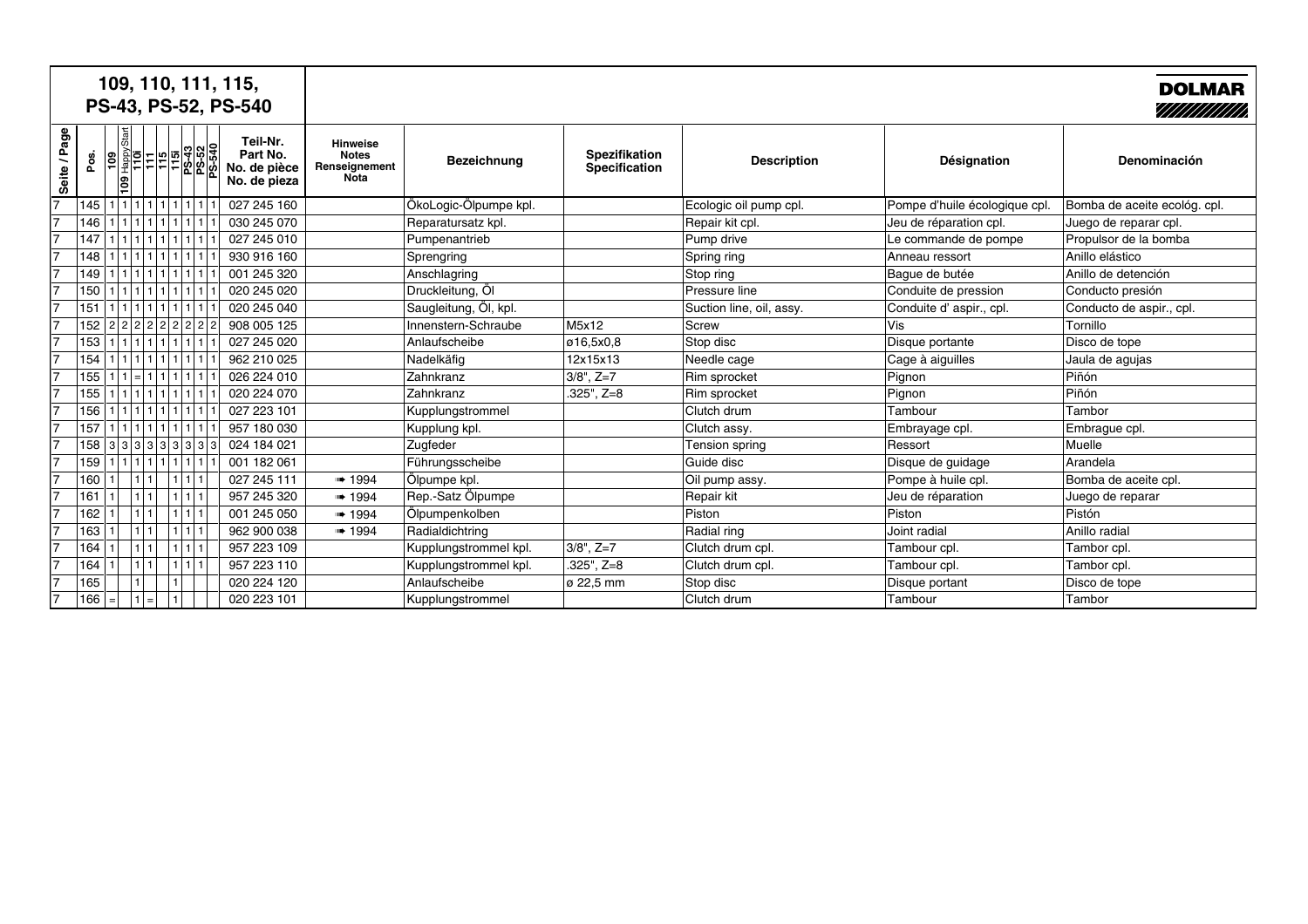

**Abdeckhaube, Luftfilter, Schalldämpfer Hood, air filter, muffler Capot protecteur, filtre à air, pot d' échappement Cubierta protectora, filtro de aire, silencioso**



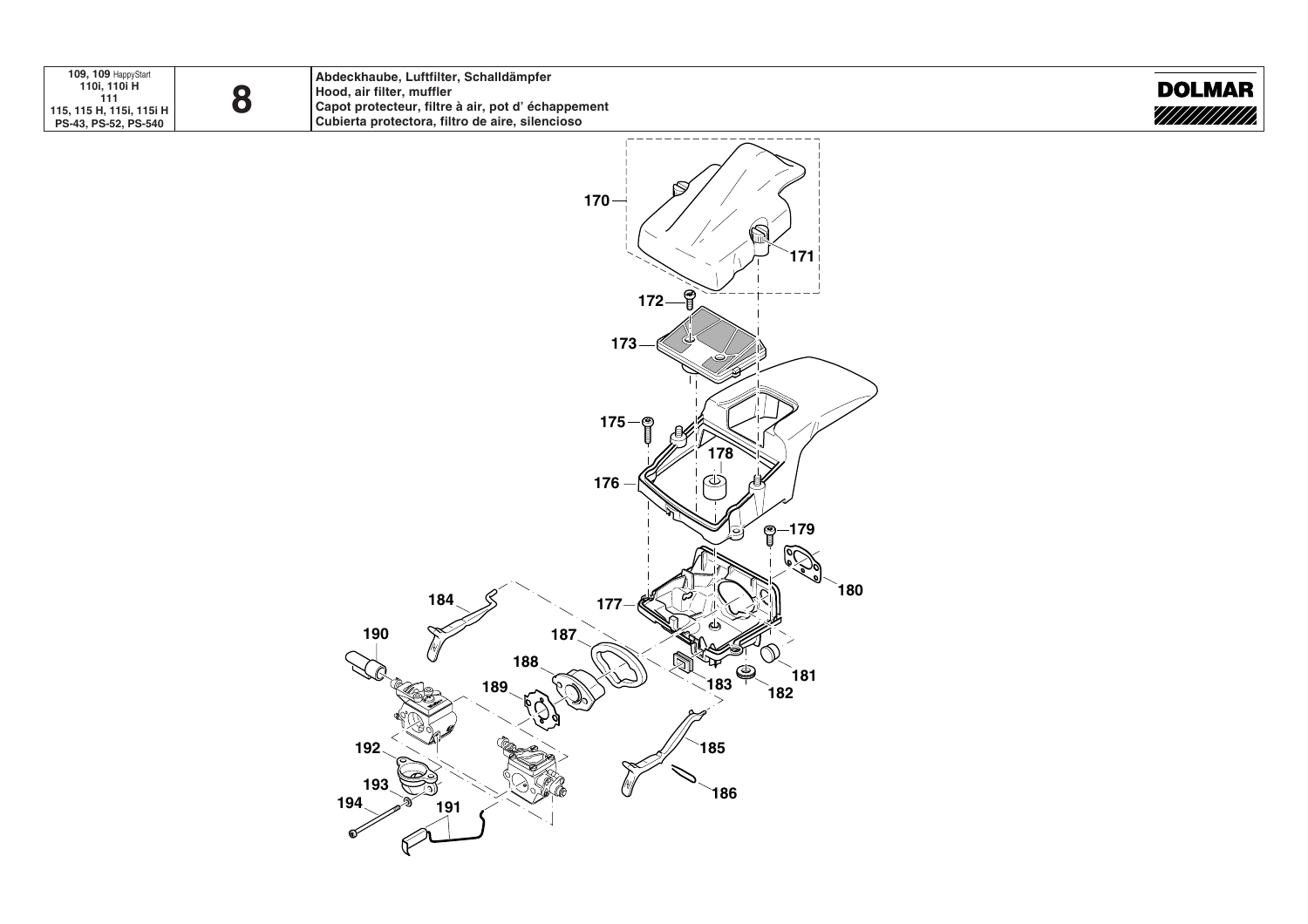|                |      | 109, 110, 111, 115,<br>PS-43, PS-52, PS-540                                                                                                                                                                                                                                                                                                        |                                                      |                                                                 |                             |                                |                       |                            | <b>DOLMAR</b><br>//////////// |
|----------------|------|----------------------------------------------------------------------------------------------------------------------------------------------------------------------------------------------------------------------------------------------------------------------------------------------------------------------------------------------------|------------------------------------------------------|-----------------------------------------------------------------|-----------------------------|--------------------------------|-----------------------|----------------------------|-------------------------------|
| Page<br>Seite  | Pos. | $\frac{\left \mathbf{g}\right _{\mathbf{g}\mathbf{g}}^{\mathbf{g}\mathbf{g}}}{\left \mathbf{g}\right _{\mathbf{g}}^{\mathbf{g}}\left \mathbf{g}\right _{\mathbf{g}}^{\mathbf{g}}\left \mathbf{g}\right _{\mathbf{g}}^{\mathbf{g}}\left \mathbf{g}\right _{\mathbf{g}}^{\mathbf{g}}\left \mathbf{g}\right _{\mathbf{g}}^{\mathbf{g}}$<br><b>SQ1</b> | Teil-Nr.<br>Part No.<br>No. de pièce<br>No. de pieza | <b>Hinweise</b><br><b>Notes</b><br>Renseignement<br><b>Nota</b> | <b>Bezeichnung</b>          | Spezifikation<br>Specification | <b>Description</b>    | Désignation                | Denominación                  |
| $\overline{8}$ | 170  | 11111111111111                                                                                                                                                                                                                                                                                                                                     | 020 118 121                                          |                                                                 | Deckel kpl.                 |                                | Cover assy.           | Couvercle cpl.             | Tapa cpl.                     |
| $\overline{8}$ | 171  | 2222222                                                                                                                                                                                                                                                                                                                                            | 001 118 062                                          |                                                                 | Mutter                      |                                | Nut                   | Ecrou                      | Tuerca                        |
| 8              | 172  | 22222222                                                                                                                                                                                                                                                                                                                                           | 908 605 145                                          |                                                                 | Innenstern-Schlitz-Schraube | M5x14                          | Screw                 | Vis                        | Tornillo                      |
| $\overline{8}$ | 173  | 1111111111111111                                                                                                                                                                                                                                                                                                                                   | 020 173 202                                          |                                                                 | Luftfilter kpl.             | Nylon                          | Air filter cpl.       | Filtre à air cpl.          | Filtro de aire cpl.           |
| $\overline{8}$ | 173  | - - - - - - - - - -                                                                                                                                                                                                                                                                                                                                | 020 173 300                                          | Acc.                                                            | Luftfilter kpl.             | Robkoflok                      | Air filter cpl.       | Filtre à air cpl.          | Filtro de aire cpl.           |
| $\overline{8}$ | 175  | 3   3   3   3   3   3   3   3                                                                                                                                                                                                                                                                                                                      | 908 005 165                                          |                                                                 | Innenstern-Schraube         | M5x16                          | Screw                 | Vis                        | Tornillo                      |
| $\sqrt{8}$     | 176  |                                                                                                                                                                                                                                                                                                                                                    | 027 118 154                                          |                                                                 | Abdeckhaube                 |                                | Hood                  | Capot                      | Tapa protectora               |
| 8              | 176  |                                                                                                                                                                                                                                                                                                                                                    | 027 118 250                                          | SI 5/96                                                         | Abdeckhaube                 |                                | Hood                  | Capot                      | Tapa protectora               |
| 8              | 177  | 11111111111111                                                                                                                                                                                                                                                                                                                                     | 027 118 054                                          |                                                                 | Boden                       |                                | Bottom                | Fond                       | Fondo                         |
| $\sqrt{8}$     | 177  |                                                                                                                                                                                                                                                                                                                                                    | 027 118 040                                          | USA / CDN                                                       | Boden                       | WT 374, 465                    | <b>Bottom</b>         | Fond                       | Fondo                         |
| $\sqrt{8}$     | 178  | 1 1 1 1 1 1 1 1 1                                                                                                                                                                                                                                                                                                                                  | 965 404 780                                          |                                                                 | Dichtung                    |                                | Gasket                | Joint                      | Junta                         |
| $\sqrt{8}$     | 179  | 1111111111111111                                                                                                                                                                                                                                                                                                                                   | 908 005 095                                          |                                                                 | Innenstern-Schraube         | M5x9                           | Screw                 | Vis                        | Tornillo                      |
| $\sqrt{8}$     | 180  | 111111111111111                                                                                                                                                                                                                                                                                                                                    | 965 525 032                                          |                                                                 | Dichtung                    |                                | Gasket                | Joint                      | Junta                         |
| 8              | 181  | 11111111111111                                                                                                                                                                                                                                                                                                                                     | 965 404 230                                          |                                                                 | Stopfen (Vergaserheizung)   |                                | Plug (carb. heating)  | Bouchon (chauff. de carb.) | Tapón (calef. de carb.)       |
| $\overline{8}$ | 182  | 111111111111111                                                                                                                                                                                                                                                                                                                                    | 965 401 024                                          |                                                                 | Gummitülle                  |                                | Rubber bush           | Passe-fil                  | Boquilla de caucho            |
| $\sqrt{8}$     | 183  | 1111111111111111                                                                                                                                                                                                                                                                                                                                   | 965 404 410                                          |                                                                 | Gummitülle                  |                                | Rubber bush           | Passe-fil                  | Boquilla de caucho            |
| $\overline{8}$ | 184  | 1111<br>l 1.                                                                                                                                                                                                                                                                                                                                       | 027 150 830                                          |                                                                 | Chokestange                 | WT-76A / 465A                  | Choke lever           | Levier de starter          | Palanca estrangul. aire       |
| $\overline{8}$ | 185  |                                                                                                                                                                                                                                                                                                                                                    | 027 150 880                                          |                                                                 | Chokestange                 | Injection HU-83F / 116B        | Choke lever           | Levier de starter          | Palanca estrangul. aire       |
| $\sqrt{8}$     | 186  |                                                                                                                                                                                                                                                                                                                                                    | 027 150 900                                          |                                                                 | Klammer                     |                                | Cramp                 | Crampon                    | Crampón                       |
| $\sqrt{8}$     | 187  |                                                                                                                                                                                                                                                                                                                                                    | 965 404 341                                          |                                                                 | Dichtung                    |                                | Gasket                | Joint                      | <b>Junta</b>                  |
| $\sqrt{8}$     | 188  | 11111111111111                                                                                                                                                                                                                                                                                                                                     | 020 131 041                                          |                                                                 | Zwischenflansch             |                                | Intermediate flange   | Bride intermédiaire        | Brida intermedia              |
| $\overline{8}$ | 189  | 1111111111111111                                                                                                                                                                                                                                                                                                                                   | 965 524 023                                          |                                                                 | Dichtung                    |                                | Gasket                | Joint                      | Junta                         |
| $\overline{8}$ | 190  |                                                                                                                                                                                                                                                                                                                                                    | 020 118 030                                          |                                                                 | Haubeneinsatz               |                                | Guide piece           | Pièce de guidage           | Pieza de quía                 |
| $\overline{8}$ | 191  | 1 1 1 1 1 1 1 1 1                                                                                                                                                                                                                                                                                                                                  | 020 117 281                                          |                                                                 | Gasgestänge kpl.            |                                | Throttle linkage cpl. | Tringle d' accélération    | Varilla acelerador            |
| $\sqrt{8}$     | 192  | 11111111111                                                                                                                                                                                                                                                                                                                                        | 020 171 100                                          |                                                                 | Ansaugkrümmer               |                                | Connecting muff       | Manchon de jonction        | Manguito de con.              |
| $\sqrt{8}$     | 193  | 22222222                                                                                                                                                                                                                                                                                                                                           | 924 105 300                                          |                                                                 | Scheibe                     |                                | Washer                | Rondelle                   | Arandela                      |
| 8              | 194  | 222222222                                                                                                                                                                                                                                                                                                                                          | 908 205 658                                          |                                                                 | Innenstern-Schraube         | M5x65                          | Screw                 | Vis                        | Tornillo                      |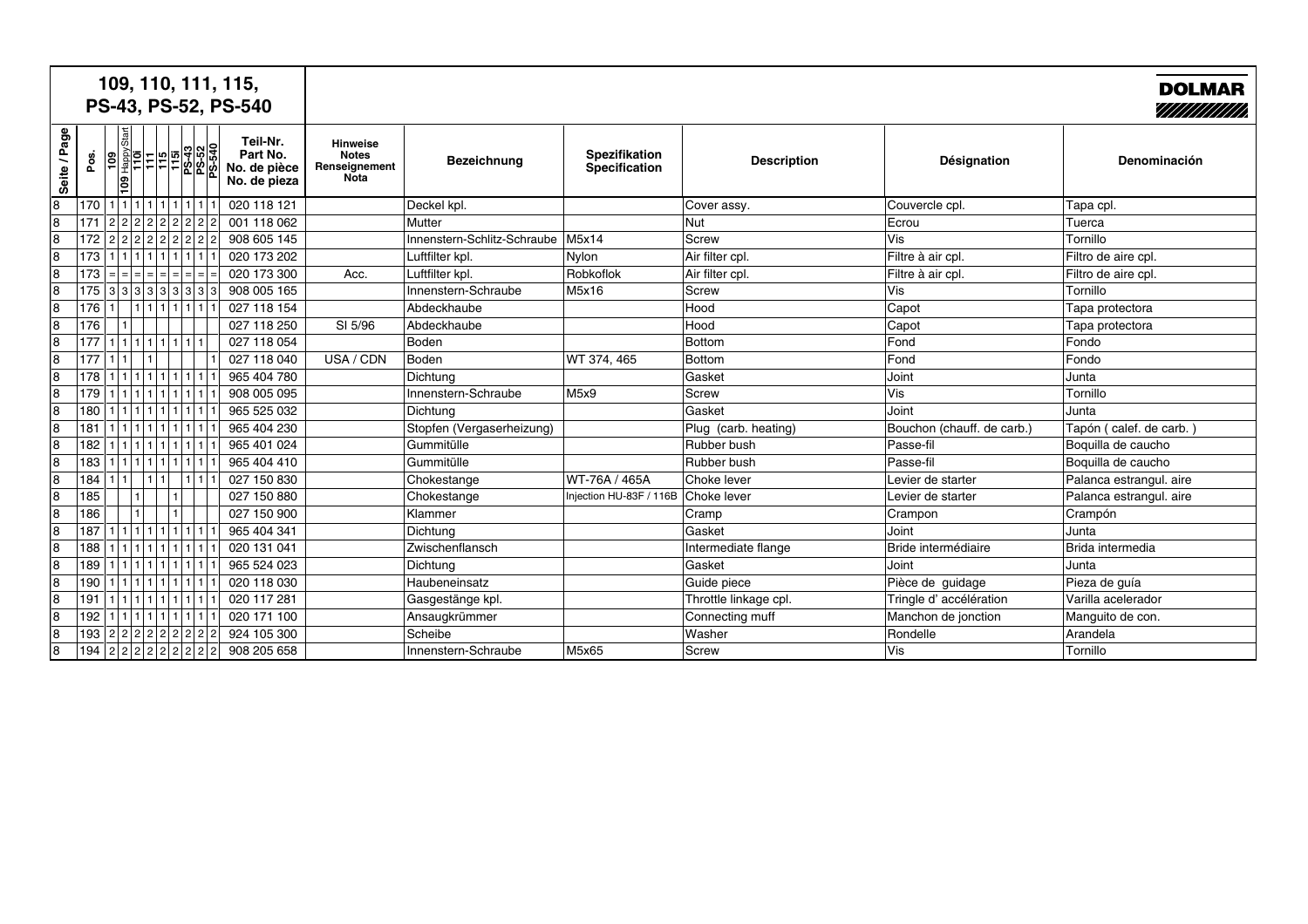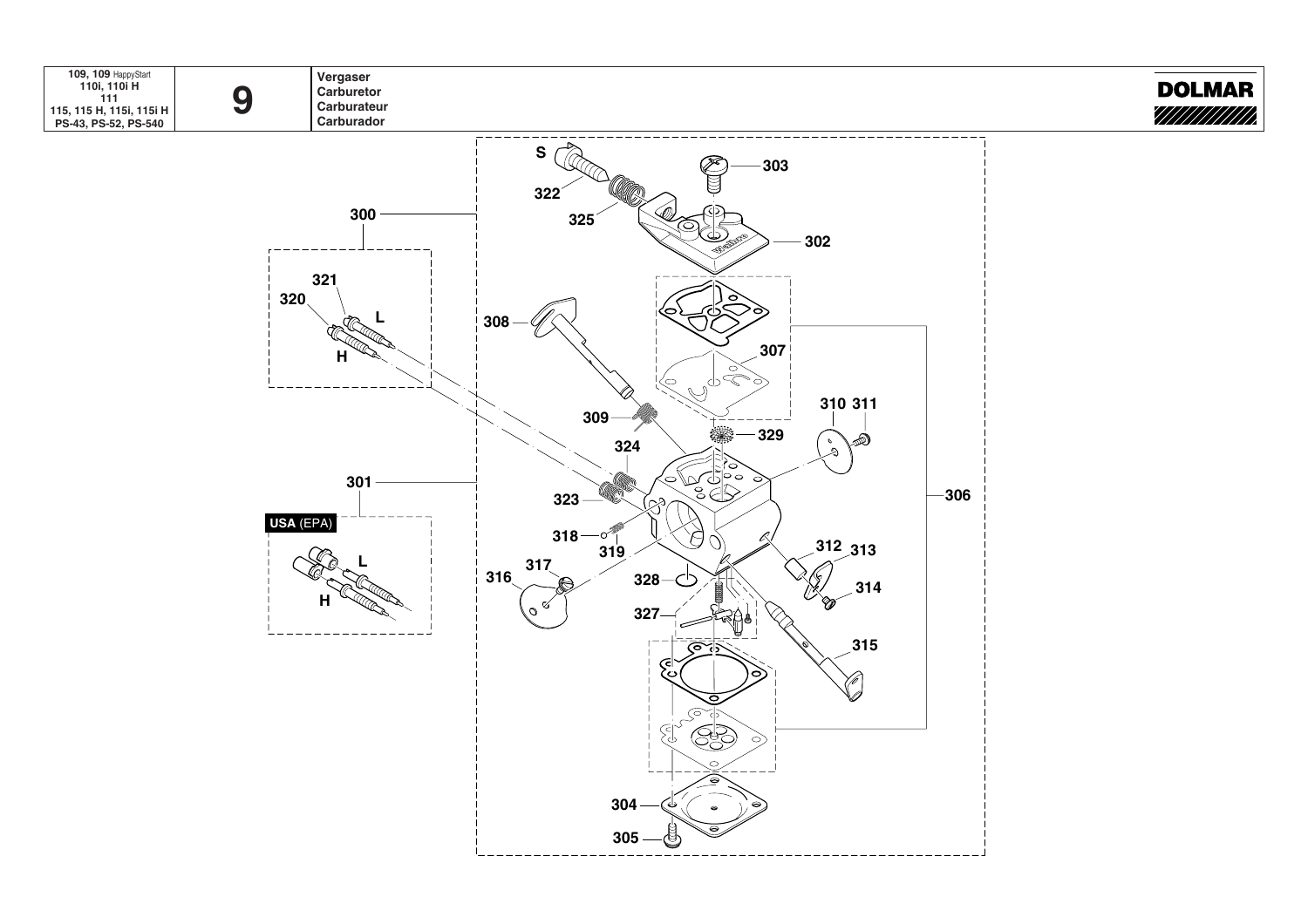|              |      | 109, 110, 111, 115,<br>PS-43, PS-52, PS-540 |                                                      |                                                                 |                             |                                        |                         |                           | <b>DOLMAR</b><br>////////////// |
|--------------|------|---------------------------------------------|------------------------------------------------------|-----------------------------------------------------------------|-----------------------------|----------------------------------------|-------------------------|---------------------------|---------------------------------|
| Seite / Page | pos. |                                             | Teil-Nr.<br>Part No.<br>No. de pièce<br>No. de pieza | <b>Hinweise</b><br><b>Notes</b><br>Renseignement<br><b>Nota</b> | <b>Bezeichnung</b>          | Spezifikation<br>Specification         | <b>Description</b>      | <b>Désignation</b>        | Denominación                    |
| 9            | 300  | $111 = 111 = 111$                           | 027 151 010                                          |                                                                 | Vergaser kpl.               | WT-76A, incl. pos. 184 Carburetor cpl. |                         | Carburateur cpl.          | Carburador cpl.                 |
| 19           | 301  |                                             | 027 151 021                                          | USA / CDN                                                       | Vergaser kpl.               | WT-465A, incl. pos. 184                | Carburetor cpl.         | Carburateur cpl.          | Carburador cpl.                 |
| 9            | 302  | 111<br>111                                  | 001 151 165                                          |                                                                 | Pumpendeckel                |                                        | Pump cover              | Couvercle de pompe        | Tapa de bomba                   |
| 9            | 303  | 1 1 <br>l 1                                 | 118 151 190                                          |                                                                 | Schraube                    |                                        | <b>Screw</b>            | Vis                       | Tornillo                        |
| 9            | 304  | l 1<br>1 1                                  | 021 151 120                                          |                                                                 | Membrandeckel               |                                        | Diaphragm cover         | Couvercle de membrane     | Tapa de membrana                |
| 9            | 305  | 4 4<br>1 1<br>$\vert$ 4<br>$\overline{4}$   | 118 151 020                                          |                                                                 | Schraube                    |                                        | Screw                   | Vis                       | Tornillo                        |
| 9            | 306  | 111                                         | 021 151 540                                          |                                                                 | Satz Dichtungen / Membranen |                                        | Set gaskets / diaphragm | Jeu de joints / membranes | Juega juntas / membranas        |
| 9            | 307  | 111                                         | 021 151 150                                          |                                                                 | Pumpenmembrane, Gummi       |                                        | Pump diaphr., rubber    | Membr. de pompe, caoutch. | Membr. d. la bomba, caucho      |
| 9            | 308  | 111                                         | 001 151 301                                          |                                                                 | Drosselklappenwelle         |                                        | Throttle shaft          | Axe clapet d'étranglement | Eje válvula reg.                |
| 19           | 309  | 111                                         | 001 151 310                                          |                                                                 | Drehfeder                   |                                        | Spring                  | Ressort                   | Muelle                          |
| 19           | 310  | 111                                         | 021 151 320                                          |                                                                 | Drosselklappe               |                                        | Throttle shutter        | Clapet d'étranglement     | Válvula reg.                    |
| 19           | 311  | 1 1                                         | 118 151 060                                          |                                                                 | Schraube                    |                                        | <b>Screw</b>            | Vis                       | Tornillo                        |
| 19           | 312  | 111                                         | 001 151 580                                          |                                                                 | Hülse                       |                                        | Sleeve                  | Douille                   | Manguito                        |
| 19           | 313  | 111                                         | 001 151 590                                          |                                                                 | Hebel                       |                                        | Lever                   | Levier                    | Palanca                         |
| 19           | 314  | 111                                         | 118 151 060                                          |                                                                 | Schraube                    |                                        | Screw                   | Vis                       | Tornillo                        |
| 19           | 315  | 111                                         | 001 151 600                                          |                                                                 | Chokewelle                  |                                        | Choke shaft             | Axe clapet d'aire         | Eje válvula aire                |
| 19           | 316  | 1 1                                         | 001 151 260                                          |                                                                 | Chokeklappe                 |                                        | Choke shutter           | Clapet d'aire             | Válvula aire                    |
| 19           | 317  | 1 1                                         | 118 151 060                                          |                                                                 | Schraube                    |                                        | Screw                   | Vis                       | Tornillo                        |
| 19           | 318  | 1 1                                         | 118 151 170                                          |                                                                 | Arretierkugel               |                                        | <b>Friction ball</b>    | Bille de arrêt            | Bola                            |
| 19           | 319  | 1 1                                         | 118 151 160                                          |                                                                 | Arretierfeder               |                                        | Friction spring         | Ressort de arrêt          | Muelle                          |
| 19           | 320  | 1 1<br>$\mathbf{1}$                         | 001 151 510                                          |                                                                 | Vollgas-Stellschraube       | н                                      | Main adjustm. screw     | Vis de régl. d. plein gaz | Tornillo reg. máx.              |
| 19           | 321  | 1 1                                         | 001 151 470                                          |                                                                 | Leerlauf-Stellschraube      | L                                      | Idling adjustm. screw   | Vis de régl. de ralenti   | Tornillo de tope ral.           |
| 19           | 322  | 1 1                                         | 001 151 240                                          |                                                                 | Leerlauf-Anschlagschr.      | lS.                                    | Idle stop screw         | Vis de butée de ralenti   | Tornillo de toperalenti         |
| 19           | 323  | 1 1                                         | 021 151 530                                          |                                                                 | Feder                       | H                                      | Spring                  | Ressort                   | Muelle                          |
| 19           | 324  | 1 1<br>l 1                                  | 021 151 480                                          |                                                                 | Feder                       |                                        | Spring                  | Ressort                   | Muelle                          |
| 19           | 325  | l 1<br>1 1<br>l 1                           | 021 151 230                                          |                                                                 | Feder                       | ls                                     | Spring                  | Ressort                   | Muelle                          |
| 19           | 327  | 111<br>l 1<br>l 1                           | 957 150 040                                          |                                                                 | <b>Satz Steuerteile</b>     |                                        | Set of control parts    | Jeu de pièces de com.     | Juego piezas de mando           |
| 19           | 328  | 1 1<br>111                                  | 144 150 030                                          |                                                                 | Verschlußscheibe            |                                        | Cover disc              | Disque de ferm.           | Disco de cierre                 |
| 9            | 329  | 1 1 <br>1 1                                 | 021 151 180                                          |                                                                 | Sieb                        |                                        | Screen                  | Filtre                    | Tamiz                           |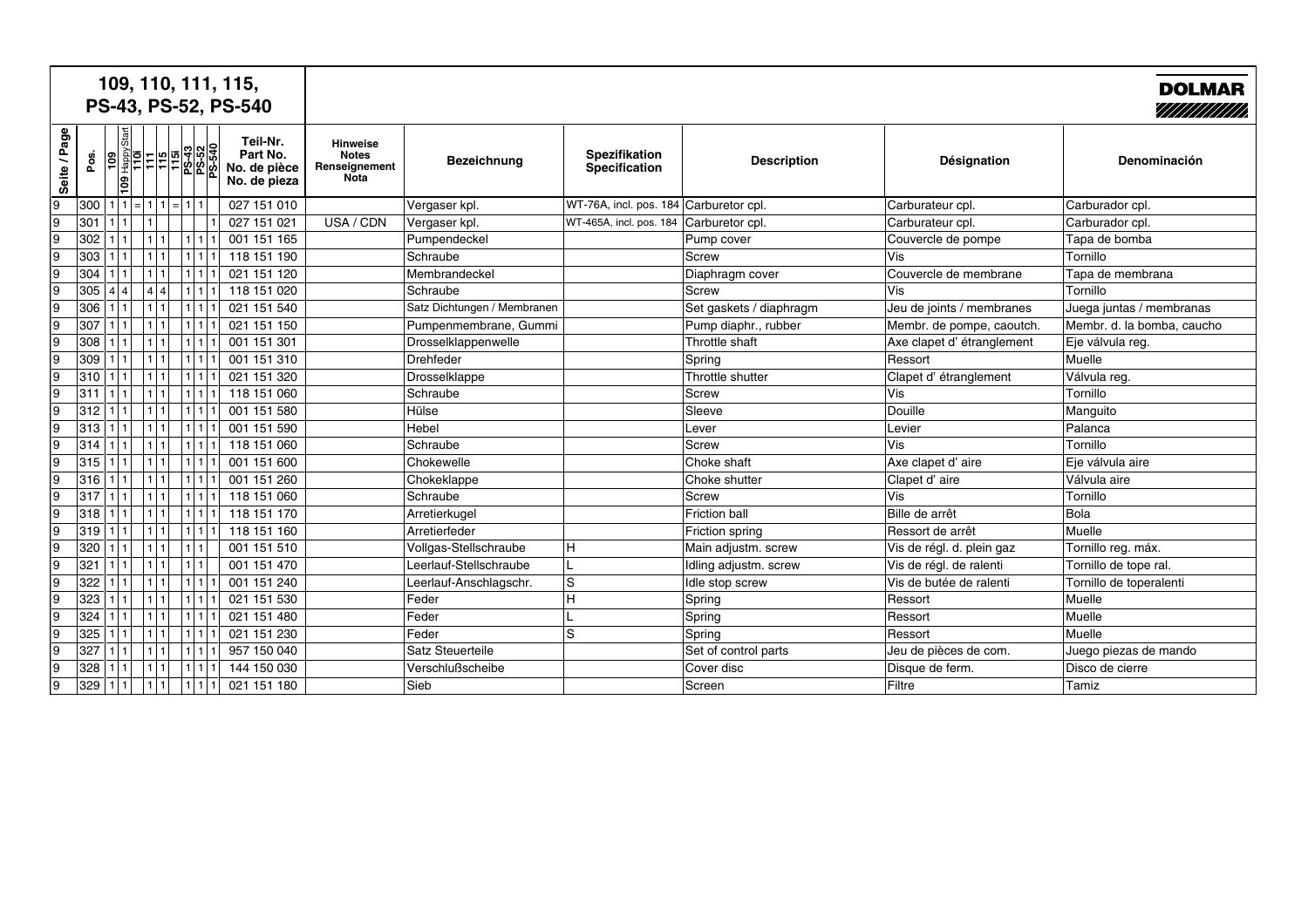

**Vergaser - Injektion Carburetor - injection Carburateur - injection Carburador - inyección**



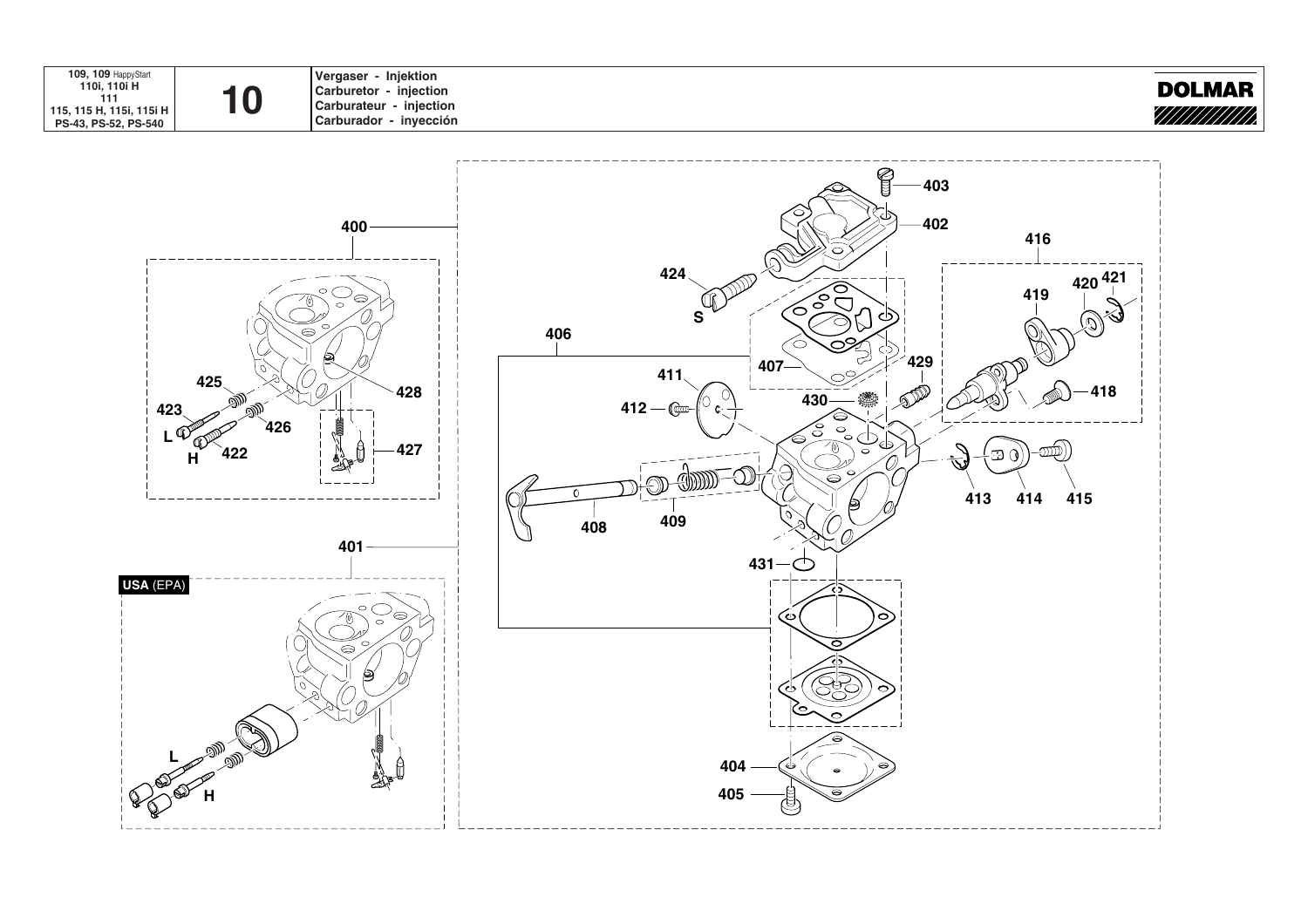|              |      |                                  | 109, 110, 111, 115,<br>PS-43, PS-52, PS-540                                  |                                                      |                                                                 |                            |                                       |                             |                           | <b>DOLMAR</b><br>//////////// |
|--------------|------|----------------------------------|------------------------------------------------------------------------------|------------------------------------------------------|-----------------------------------------------------------------|----------------------------|---------------------------------------|-----------------------------|---------------------------|-------------------------------|
| Seite / Page | Pos. | $\frac{8}{100}$<br>$\frac{1}{2}$ |                                                                              | Teil-Nr.<br>Part No.<br>No. de pièce<br>No. de pieza | <b>Hinweise</b><br><b>Notes</b><br>Renseignement<br><b>Nota</b> | <b>Bezeichnung</b>         | Spezifikation<br><b>Specification</b> | <b>Description</b>          | Désignation               | Denominación                  |
| 10           | 400  |                                  | $=$ $=$ $\mid$ 1 $\mid$ $=$ $\mid$ $=$ $\mid$ 1 $\mid$ $=$ $\mid$ $=$ $\mid$ | 027 150 005                                          |                                                                 | Injection-Vergaser kpl.    | HU-83F                                | Carburetor cpl.             | Carburateur cpl.          | Carburador cpl.               |
| 10           | 401  |                                  |                                                                              | 027 150 010                                          | USA / CDN                                                       | Injection-Vergaser kpl.    | <b>HU-116B</b>                        | Carburetor cpl.             | Carburateur cpl.          | Carburador cpl.               |
| 10           | 402  |                                  |                                                                              | 020 150 160                                          |                                                                 | Pumpendeckel               |                                       | Pump cover                  | Couvercle de pompe        | Tapa de bomba                 |
| 10           | 403  | $\overline{4}$                   | $\vert$                                                                      | 020 150 170                                          |                                                                 | Zylinderschraube           |                                       | <b>Fillister head screw</b> | Vis cylindrique           | Tornillo cilíndrico           |
| 10           | 404  |                                  | 1 <sup>1</sup>                                                               | 104 150 120                                          |                                                                 | Membrandeckel              |                                       | Diaphragm cover             | Couvercle de membrane     | Tapa de membrana              |
| 10           | 405  | $\vert$ 4                        | $\vert$                                                                      | 001 150 520                                          |                                                                 | Schraube                   |                                       | Screw                       | Vis                       | Tornillo                      |
| 10           | 406  |                                  |                                                                              | 957 150 080                                          |                                                                 | Membransatz TILL, HU Gummi |                                       | Set gaskets / diaphragm     | Jeu de joints / membranes | Juego juntas / membranas      |
| 10           | 407  |                                  |                                                                              | 100 150 150                                          |                                                                 | Pumpenmembrane, Gummi      |                                       | Pump diaphr., rubber        | Membr. de pompe, caoutch. | Membr. d. la bomba, caucho    |
| 10           | 407  |                                  |                                                                              | 001 150 640                                          | Acc.                                                            | Pumpenmembrane, Mylar      |                                       | Pump diaphr., mylar         | Membr. de pompe, mylar    | Membr. d. la bomba, mylar     |
| 10           | 408  |                                  |                                                                              | 027 150 100                                          |                                                                 | Drosselklappenwelle        |                                       | Throttle shaft              | Axe clapet d'étranglement | Eje válvula reg.              |
| 10           | 409  |                                  |                                                                              | 957 150 180                                          |                                                                 | Drehfeder kpl.             |                                       | Spring cpl.                 | Ressort cpl.              | Muelle cpl.                   |
| 10           | 411  |                                  |                                                                              | 001 150 321                                          |                                                                 | Drosselklappe              |                                       | Throttle shutter            | Clapet d'étranglement     | Válvula reg.                  |
| 10           | 412  |                                  |                                                                              | 001 150 650                                          |                                                                 | Schraube                   |                                       | Screw                       | Vis                       | Tornillo                      |
| 10           | 413  |                                  |                                                                              | 100 150 350                                          |                                                                 | Sicherungsring             |                                       | Safety washer               | Rondelle sécurité         | Arandela seguridad            |
| 10           | 414  |                                  |                                                                              | 020 150 330                                          |                                                                 | Hebel                      |                                       | Lever                       | Levier                    | Palanca                       |
| 10           | 415  |                                  |                                                                              | 001 150 680                                          |                                                                 | Schraube                   |                                       | Screw                       | Vis                       | Tornillo                      |
| 10           | 416  |                                  | 1 <sup>1</sup>                                                               | 001 150 170                                          |                                                                 | Injektionsventil kpl.      |                                       | Injection valve cpl.        | Soupape d'injection cpl.  | Válvula p. inyecciones cpl.   |
| 10           | 418  |                                  | 1 <sup>1</sup>                                                               | 113 150 220                                          |                                                                 | Schraube                   |                                       | Screw                       | Vis                       | Tornillo                      |
| 10           | 419  |                                  |                                                                              | 027 150 860                                          |                                                                 | Hebel                      |                                       | Lever                       | Levier                    | Palanca                       |
| 10           | 420  |                                  |                                                                              | 001 150 670                                          |                                                                 | Scheibe                    |                                       | Washer                      | Rondelle                  | Arandela                      |
| 10           | 421  |                                  |                                                                              | 119 150 350                                          |                                                                 | Sicherungsring             |                                       | Safety washer               | Rondelle sécurité         | Arandela seguridad            |
| 10           | 422  |                                  |                                                                              | 020 150 520                                          |                                                                 | Vollgas-Stellschraube      | н                                     | Main adjustm. screw         | Vis de régl. d. plein gaz | Tornillo reg. máx.            |
| 10           | 423  |                                  |                                                                              | 020 150 470                                          |                                                                 | Leerlauf-Stellschraube     |                                       | Idling adjustm. screw       | Vis de régl. de ralenti   | Tornillo de tope ral.         |
| 10           | 424  |                                  |                                                                              | 020 150 240                                          |                                                                 | Leerlauf-Anschlagschr.     | lS.                                   | Idle stop screw             | Vis de butée de ralenti   | Tornillo de toperalenti       |
| 10           | 425  |                                  |                                                                              | 001 150 480                                          |                                                                 | Feder                      |                                       | Spring                      | Ressort                   | Muelle                        |
| 10           | 426  |                                  |                                                                              | 001 150 480                                          |                                                                 | Feder                      |                                       | Spring                      | Ressort                   | Muelle                        |
| 10           | 427  |                                  |                                                                              | 957 150 150                                          |                                                                 | Satz Steuerteile           |                                       | Set of control parts        | Jeu de pièces de com.     | Juego piezas de mando         |
| 10           | 428  |                                  |                                                                              | 020 150 130                                          |                                                                 | Hauptdüse                  |                                       | Main nozzle                 | <b>Buse</b>               | Tobera                        |
| 10           | 429  |                                  |                                                                              | 020 150 051                                          |                                                                 | Anschlußnippel             |                                       | Conecting fitting           | Raccord                   | Niple de conectión            |
| 10           | 430  |                                  |                                                                              | 020 150 180                                          |                                                                 | Sieb                       |                                       | Screen                      | Filtre                    | Tamiz                         |
| 10           | 431  |                                  |                                                                              | 100 150 040                                          |                                                                 | Verschlußscheibe           |                                       | Cover disc                  | Disque de ferm.           | Disco de cierre               |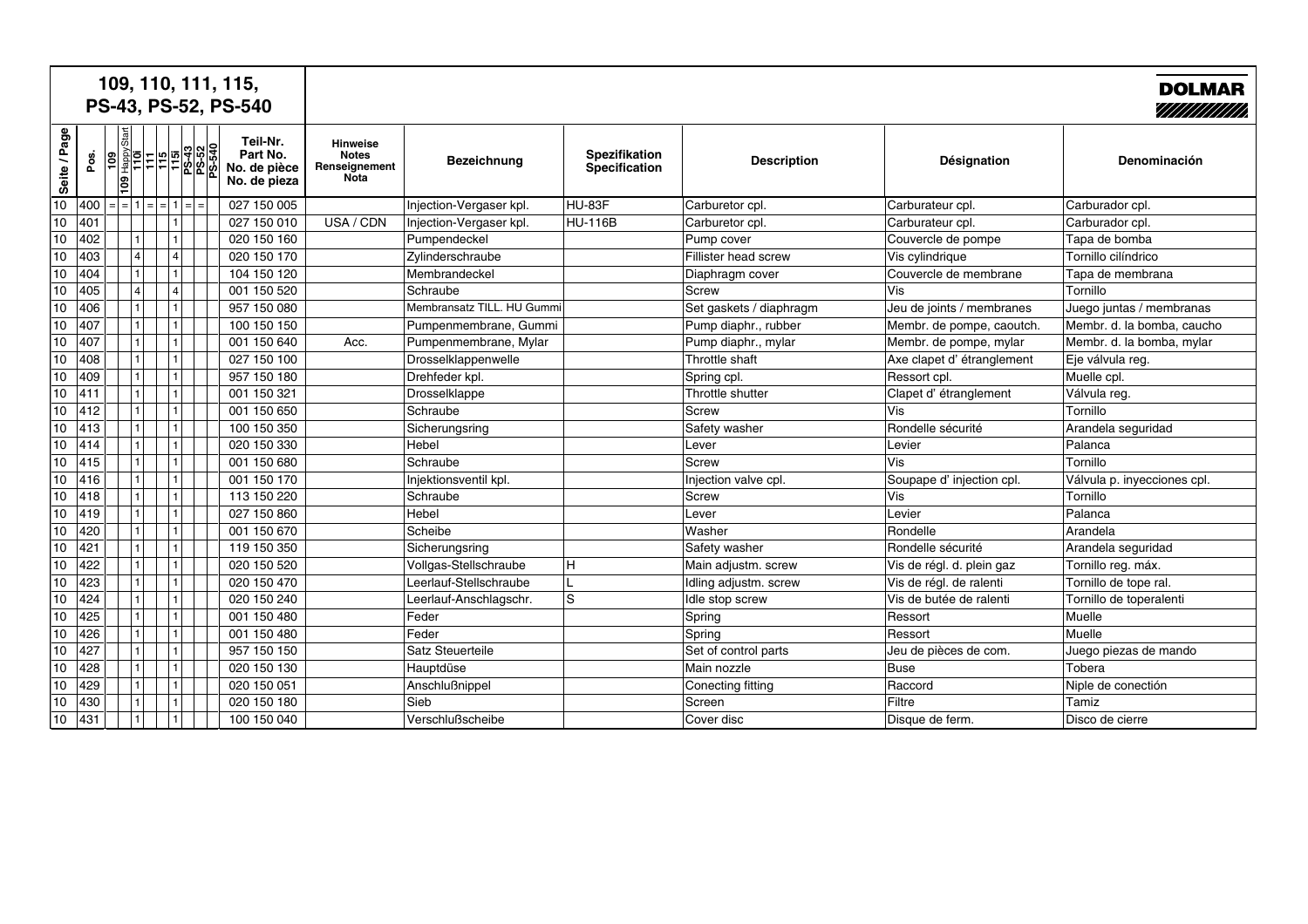**109, 109** HappyStart **110i, 110i H 111 115, 115 H, 115i, 115i H PS-43, PS-52, PS-540**

**Sägeschienen, Sägeketten, Werkzeug Guide bars, saw chains, tools Guide-bars, saw chains, tools**<br> **Guide-chaîne, chaînes, outils Rieles guía, cadenas sierra, herramientas**







| Length        | Pitch | Gauge | <b>GUIDE BAR</b>                                                                                          | <b>SAW CHAIN</b>                                            |                 | <b>REPLACEMENT NOSE SPROCKET</b> |
|---------------|-------|-------|-----------------------------------------------------------------------------------------------------------|-------------------------------------------------------------|-----------------|----------------------------------|
|               |       |       | part no.                                                                                                  | part no.                                                    | teeth           | part no.                         |
|               |       |       |                                                                                                           |                                                             |                 |                                  |
|               |       |       | Guide bar and saw chain combinations meeting kickback requirements of ANSI B 175.1 for the use in the USA |                                                             |                 |                                  |
|               |       |       |                                                                                                           |                                                             |                 |                                  |
|               |       |       | Models DOLMAR 109, 109 HappyStart, 110i, 111, 111i, 115i, PS-540 - chain sprocket: .325" / 8 teeth        |                                                             |                 |                                  |
| $15" / 38$ cm | .325" | .058" | 415 038 631                                                                                               | 523 085 064                                                 | 10              | 415 325 710                      |
| 16" / 40 cm   | .325" | .058" | 415 040 631                                                                                               | 523 085 066                                                 | 10              | 415 325 710                      |
| 18" / 45 cm   | .325" | .058" | 415 045 631                                                                                               | 523 085 072                                                 | 10 <sup>1</sup> | 415 325 710                      |
|               |       |       |                                                                                                           |                                                             |                 |                                  |
|               |       |       | Models DOLMAR 111, 111i, 115i, PS-540 - chain sprocket: 3/8" / 7 teeth                                    |                                                             |                 |                                  |
| $18" / 45$ cm | 3/8"  | .050" | 411 909 660                                                                                               | 523 102 064                                                 | 11              | 415 038 730                      |
| $21" / 53$ cm | 3/8"  | .050" | 411 910 660                                                                                               | 523 102 072                                                 | 11              | 415 038 730                      |
|               |       |       |                                                                                                           |                                                             |                 |                                  |
|               |       |       | Guide bar and saw chain combinations meeting kickback requirements of CSA Z62.3 for the use in CANADA     |                                                             |                 |                                  |
|               |       |       |                                                                                                           |                                                             |                 |                                  |
|               |       |       | Models DOLMAR 109, 109 HappyStart, 110i, 111i, 115i, PS-540                                               | chain sprocket: .325" / 8 teeth<br>$\overline{\phantom{a}}$ |                 |                                  |
| 15" / 38 cm   | .325" | .058" | 415 038 631                                                                                               | 523 085 064                                                 | 10              | 415 325 710                      |
| 16" / 40 cm   | .325" | .058" | 415 040 631                                                                                               | 523 085 066                                                 | 10              | 415 325 710                      |
| 18" / 45 cm   | .325" | .058" | 415 045 631                                                                                               | 523 085 072                                                 | 10              | 415 325 710                      |
|               |       |       |                                                                                                           |                                                             |                 |                                  |
|               |       |       | Models DOLMAR 109, 109 HappyStart, 110i, 111i, 115i, PS-540                                               | chain sprocket: 3/8" / 7 teeth<br>$\blacksquare$            |                 |                                  |
| 15" / 38 cm   | 3/8"  | .058" | 411 907 650                                                                                               | 522 094 056                                                 | 11              | 415 038 720                      |
| $18" / 45$ cm | 3/8"  | .058" | 411 909 650                                                                                               | 522 094 064                                                 | 11              | 415 038 720                      |
| 21" / 53 cm   | 3/8"  | .058" | 411 910 650                                                                                               | 522 094 072                                                 | 11              | 415 038 720                      |



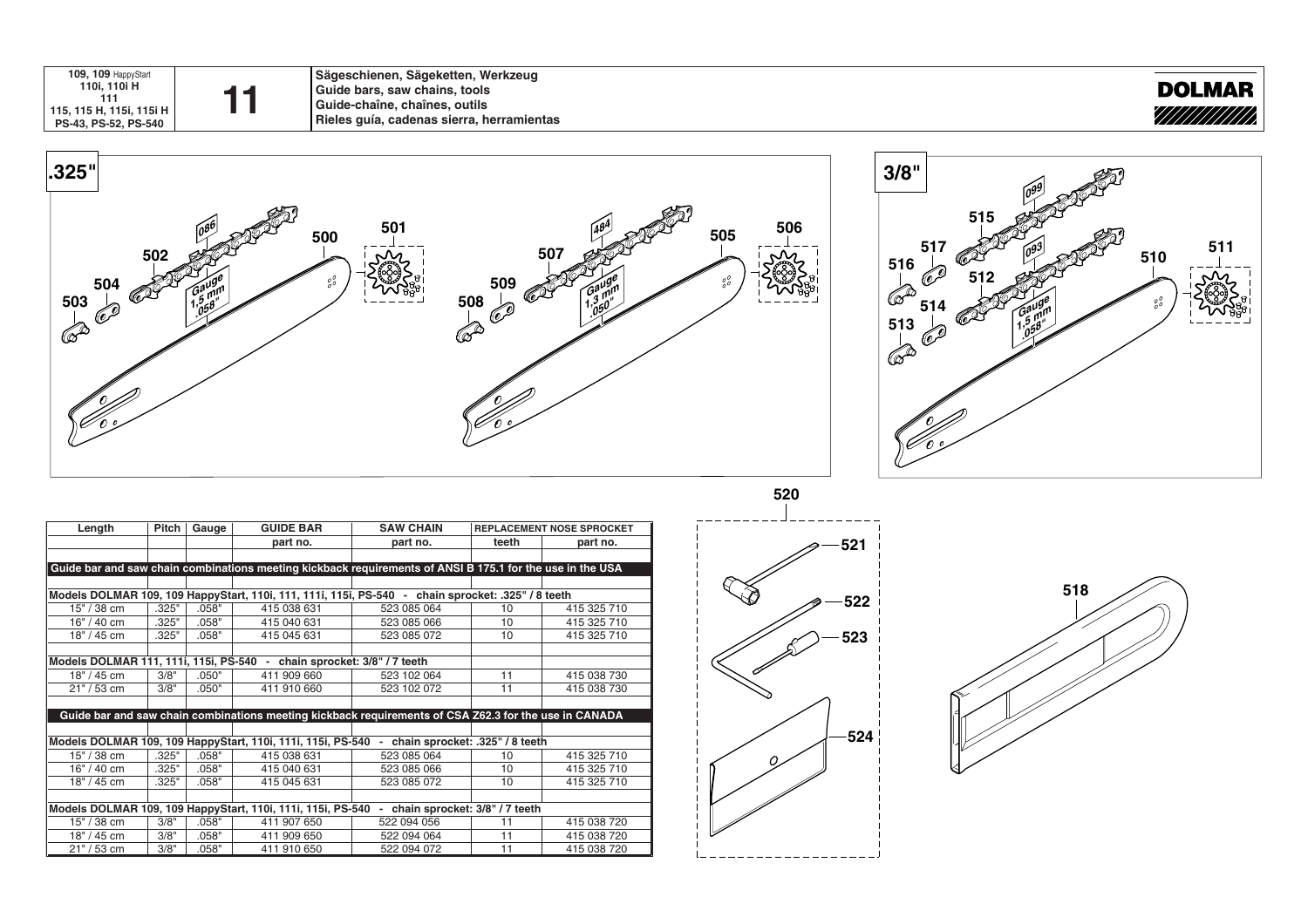| 109, 110, 111, 115,<br>PS-43, PS-52, PS-540 |      |                                   |  |  |                                                                                                                             |                                                      |                                                                 |                       |                                        |                       |                       | <b>DOLMAR</b><br>//////////// |
|---------------------------------------------|------|-----------------------------------|--|--|-----------------------------------------------------------------------------------------------------------------------------|------------------------------------------------------|-----------------------------------------------------------------|-----------------------|----------------------------------------|-----------------------|-----------------------|-------------------------------|
| Seite / Page                                | Pos. | <u>ခြ</u><br>$ \mathbf{\hat{s}} $ |  |  | Happy<br>TH - FH - R - 54<br>TH - FH - 85540<br>PS-540                                                                      | Teil-Nr.<br>Part No.<br>No. de pièce<br>No. de pieza | <b>Hinweise</b><br><b>Notes</b><br>Renseignement<br><b>Nota</b> | <b>Bezeichnung</b>    | Spezifikation<br>Specification         | <b>Description</b>    | Désignation           | Denominación                  |
| 11                                          | 500  | $1 1 1 1 1 1 1  =$                |  |  |                                                                                                                             | 415 033 631                                          |                                                                 | Sternschiene          | .325" .058" 33cm-13" Sprocket nose bar |                       | Guide à étoile        | Barra guía                    |
| 11                                          | 500  | 11111111111111111                 |  |  |                                                                                                                             | 415 038 631                                          |                                                                 | Sternschiene          | 325" .058" 38cm-15"                    | Sprocket nose bar     | Guide à étoile        | Barra guía                    |
| 11                                          | 500  | $1 1 1 1  =  1 1 1$               |  |  |                                                                                                                             | 415 040 631                                          |                                                                 | Sternschiene          | .325" .058" 40cm-16"                   | Sprocket nose bar     | Guide à étoile        | Barra guía                    |
| 11                                          | 500  | 1 1 1 1 1 1 1 1 1                 |  |  |                                                                                                                             | 415 045 631                                          |                                                                 | Sternschiene          | .325" .058" 45cm-18"                   | Sprocket nose bar     | Guide à étoile        | Barra guía                    |
| 11                                          | 501  | 1 1 1 1 1 1 1 1 1                 |  |  |                                                                                                                             | 415 325 710                                          |                                                                 | Umlenkstern kpl.      | .325" .058"                            | Sprocket nose cpl.    | Etoile cpl.           | Estrella cpl                  |
| 11                                          | 502  | $1 1 1 1 1 1 1  =$                |  |  |                                                                                                                             | 528 086 056                                          |                                                                 | Sägekette             | .325" .058" 33cm-13"                   | Saw chain             | Chaîne                | Cadena                        |
| 11                                          | 502  | 1 1 1 1 1 1 1 1                   |  |  |                                                                                                                             | 528 086 064                                          |                                                                 | Sägekette             | .325" .058" 38cm-15"                   | Saw chain             | Chaîne                | Cadena                        |
| 11                                          | 502  | $1 1 1 1 1  =  1 1 1$             |  |  |                                                                                                                             | 528 086 066                                          |                                                                 | Sägekette             | .325" .058" 40cm-16"                   | Saw chain             | Chaîne                | Cadena                        |
| 11                                          | 502  | 1 1 1 1 1 1 1 1 1                 |  |  |                                                                                                                             | 528 086 072                                          |                                                                 | Sägekette             | .325" .058" 45cm-18"                   | Saw chain             | Chaîne                | Cadena                        |
| 11                                          | 503  | 1 1 1 1 1 1 1 1                   |  |  |                                                                                                                             | 558 083 010                                          |                                                                 | Außenlasche mit Niet  | .325" .058"                            | Tie strap with rivets | Eclisse avec rivets   | Tira ext. con remache         |
| 11                                          | 504  | 1 1 1 1 1 1 1 1                   |  |  |                                                                                                                             | 558 083 000                                          |                                                                 | Außenlasche           | .325" .058"                            | Tie strap             | Eclisse exterieure    | Tira ext.                     |
| 11                                          | 505  | 1 1 1 1 1 1 1 1                   |  |  |                                                                                                                             | 415 033 141                                          | Acc.                                                            | Sternschiene          | .325" .050" 33cm-13"                   | Sprocket nose bar     | Guide à étoile        | Barra guía                    |
| 11                                          | 505  | 1 1 1 1 1 1 1 1 1                 |  |  |                                                                                                                             | 415 038 141                                          | Acc.                                                            | Sternschiene          | .325" .050" 38cm-15"                   | Sprocket nose bar     | Guide à étoile        | Barra guía                    |
| 11                                          | 505  | 1111111111111111                  |  |  |                                                                                                                             | 415 045 141                                          | Acc.                                                            | Sternschiene          | .325" .050" 45cm-18"                   | Sprocket nose bar     | Guide à étoile        | Barra guía                    |
| 11                                          | 506  | 1 1 1 1 1 1 1 1                   |  |  |                                                                                                                             | 415 325 740                                          | Acc.                                                            | Umlenkstern kpl.      | .325" .050"                            | Sprocket nose cpl.    | Etoile cpl.           | Estrella cpl                  |
| 11                                          | 507  | 1 1 1 1 1 1 1 1                   |  |  |                                                                                                                             | 512 484 056                                          | Acc.                                                            | Sägekette             | "325" .050" 33cm-13                    | Saw chain             | Chaîne                | Cadena                        |
| 11                                          | 507  | 1 1 1 1 1 1 1 1 1                 |  |  |                                                                                                                             | 512 484 064                                          | Acc.                                                            | Sägekette             | .325" .050" 38cm-15"                   | Saw chain             | Chaîne                | Cadena                        |
| 11                                          | 507  | 111111111111111                   |  |  |                                                                                                                             | 512 484 072                                          | Acc.                                                            | Sägekette             | .325" .050" 45cm-18"                   | Saw chain             | Chaîne                | Cadena                        |
| 11                                          | 508  | 1 1 1 1 1 1 1 1                   |  |  |                                                                                                                             | 510 084 020                                          | Acc.                                                            | Außenlasche mit Niet  | .325" .050"                            | Tie strap with rivets | Eclisse avec rivets   | Tira ext. con remache         |
| 11                                          | 509  | 1 1 1 1 1 1 1 1                   |  |  |                                                                                                                             | 510 084 040                                          | Acc.                                                            | Außenlasche           | .325" .050"                            | Tie strap             | Eclisse exterieure    | Tira ext.                     |
| 11                                          | 510  | $1 1 = 1 = 1 1 1 $                |  |  |                                                                                                                             | 411 907 650                                          |                                                                 | Sternschiene          | 3/8" .058" 38cm-15"                    | Sprocket nose bar     | Guide à étoile        | Barra guía                    |
| 11                                          | 510  | $1   1   =   1   =   1   =   1  $ |  |  |                                                                                                                             | 411 909 650                                          |                                                                 | Sternschiene          | 3/8" .058" 45cm-18"                    | Sprocket nose bar     | Guide à étoile        | Barra guía                    |
| 11                                          | 511  | $1 1 $ = $ 1 $ = $ 1 1 1$         |  |  |                                                                                                                             | 415 038 720                                          |                                                                 | Umlenkstern kpl.      | 3/8" .058"                             | Sprocket nose cpl.    | Etoile cpl.           | Estrella cpl                  |
| 11                                          | 512  | $1 1  =  1  =  1 1 1 $            |  |  |                                                                                                                             | 523 093 056                                          |                                                                 | Sägekette             | 3/8"<br>.058" 38cm-15"                 | Saw chain             | Chaîne                | Cadena                        |
| 11                                          | 512  | $1 1 $ = $ 1 $ = $ 1 $ = $ 1 $    |  |  |                                                                                                                             | 523 093 064                                          |                                                                 | Sägekette             | 3/8" .058" 45cm-18"                    | Saw chain             | Chaîne                | Cadena                        |
| 11                                          | 513  | $1 1  =  1  =  1 1 1$             |  |  |                                                                                                                             | 558 093 010                                          |                                                                 | Außenlasche mit Niet  | 3/8" .058"                             | Tie strap with rivets | Eclisse avec rivets   | Tira ext. con remache         |
| 11                                          | 514  | $1 1 = 1 = 1 1 1$                 |  |  |                                                                                                                             | 558 093 000                                          |                                                                 | Außenlasche           | 3/8" .058"                             | Tie strap             | Eclisse exterieure    | Tira ext.                     |
| 11                                          | 515  |                                   |  |  | $=$ $=$ $=$ $=$ $=$ $\frac{1}{2}$ $=$ $\frac{1}{2}$ $=$ $\frac{1}{2}$ $=$ $\frac{1}{2}$ $=$ $\frac{1}{2}$ $=$ $\frac{1}{2}$ | 528 099 056                                          |                                                                 | Sägekette             | 3/8" .058" 38cm-15"                    | Saw chain             | Chaîne                | Cadena                        |
| 11                                          | 515  | 리티티티티 1 리티                        |  |  |                                                                                                                             | 528 099 064                                          |                                                                 | Sägekette             | 3/8" .058" 45cm-18"                    | Saw chain             | Chaîne                | Cadena                        |
| 11                                          | 516  | =  =  =  =  =  1   =  =           |  |  |                                                                                                                             | 558 093 010                                          |                                                                 | Außenlasche mit Niet  | 3/8" .058"                             | Tie strap with rivets | Eclisse avec rivets   | Tira ext. con remache         |
| 11                                          | 517  | $=$ $  =   =   =   =   1   =   =$ |  |  |                                                                                                                             | 558 093 000                                          |                                                                 | Außenlasche           | 3/8" .058"                             | Tie strap             | Eclisse exterieure    | Tira ext.                     |
| 11                                          | 518  | $1 1 1 1 1 1 1 =$                 |  |  |                                                                                                                             | 952 100 133                                          |                                                                 | Sägekettenschutz      | 33cm, 13"                              | Chain prot. cover     | Enveloppe protectrice | Estuche protector             |
| 11                                          | 518  |                                   |  |  |                                                                                                                             | 952 100 143                                          |                                                                 | Sägekettenschutz      | 38-45cm, 15"-18"                       | Chain prot. cover     | Enveloppe protectrice | Estuche protector             |
| 11                                          | 520  | =  =  =  =  =  =  =  =            |  |  |                                                                                                                             | 957 004 002                                          | Acc.                                                            | Werkzeug kpl          |                                        | Tools cpl.            | Outils cpl.           | Herramientas cpl.             |
| 11                                          | 521  | 1111111111111111                  |  |  |                                                                                                                             | 941 719 131                                          |                                                                 | Kombischlüssel        | SW 19/13                               | Universal wrench      | Clé combinée          | Llave de buja                 |
| 11                                          | 522  | 1 1 1 1 1 1 1 1 1                 |  |  |                                                                                                                             | 940 827 000                                          |                                                                 | Winkelschraubendreher | T27                                    | Angled screw driver   | Clé angle             | Llave angular                 |
| 11                                          | 523  | = = 1 = 1 1 = =                   |  |  |                                                                                                                             | 944 340 001                                          |                                                                 | Schraubendreher       |                                        | Screw driver          | Tournevis             | Destornillador                |
| 11                                          | 524  | - - - - - - - - - -               |  |  |                                                                                                                             | 950 004 001                                          | Acc.                                                            | Werkzeugtasche        |                                        | Plastik bag           | Pochette en plastique | Cartera herramientas          |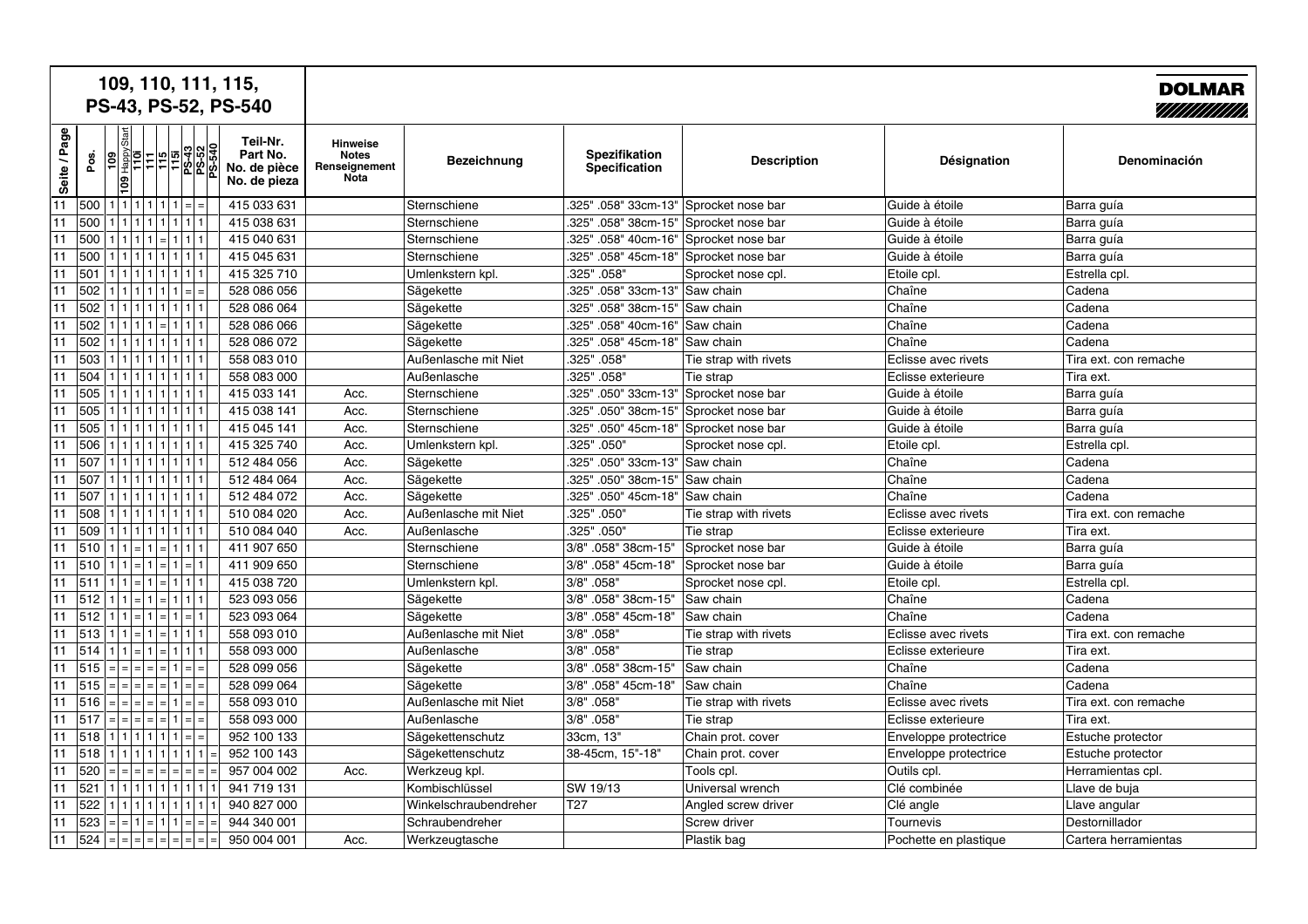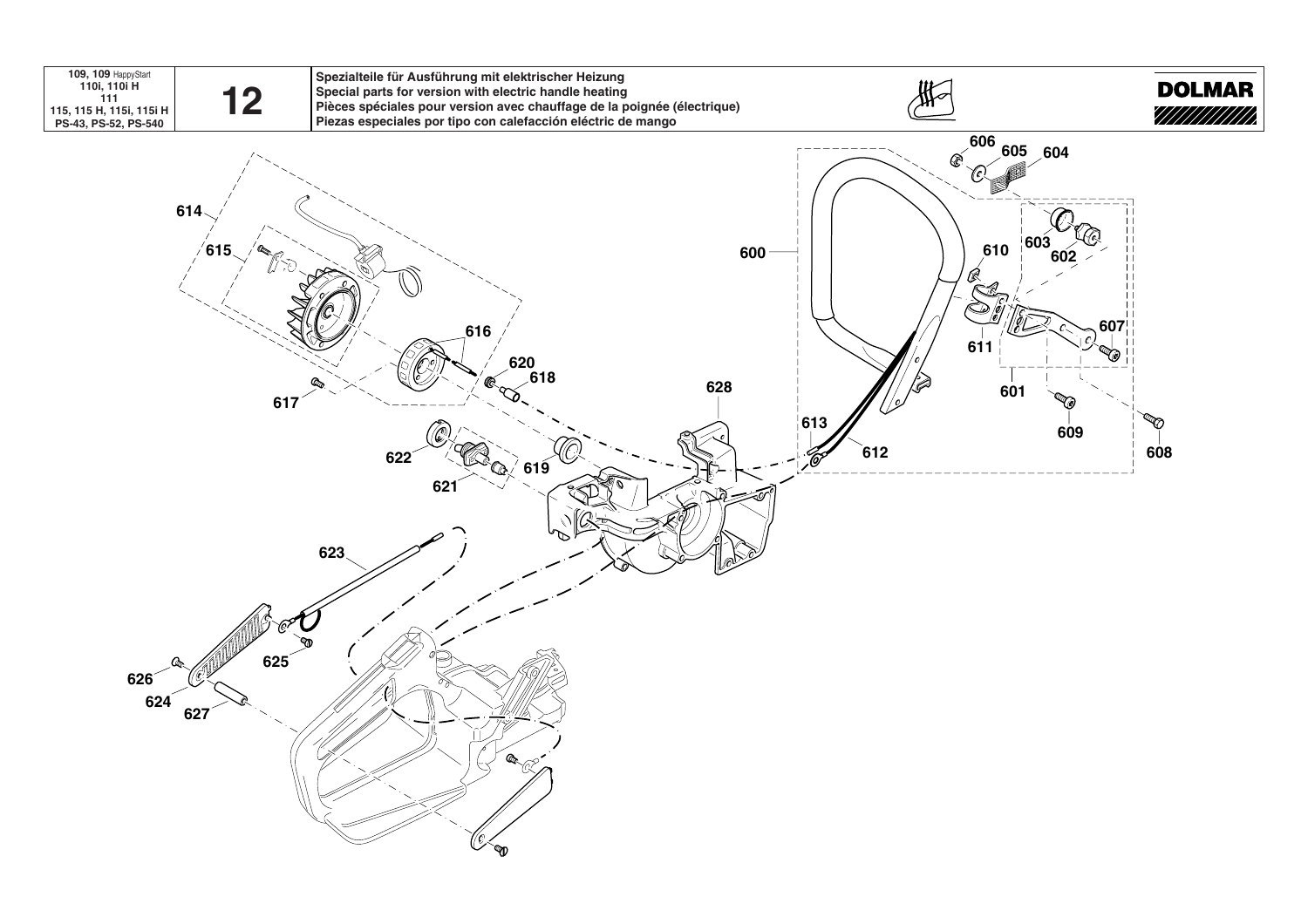|              |      | 109, 110, 111, 115,<br>PS-43, PS-52, PS-540 |                                                      |                                                                 |                              |                                |                        |                        | <b>DOLMAR</b><br>////////////// |
|--------------|------|---------------------------------------------|------------------------------------------------------|-----------------------------------------------------------------|------------------------------|--------------------------------|------------------------|------------------------|---------------------------------|
| Seite / Page | Pos. | ုံခဲ့                                       | Teil-Nr.<br>Part No.<br>No. de pièce<br>No. de pieza | <b>Hinweise</b><br><b>Notes</b><br>Renseignement<br><b>Nota</b> | <b>Bezeichnung</b>           | Spezifikation<br>Specification | <b>Description</b>     | Désignation            | Denominación                    |
| 12           | 600  | 1                                           | 020 310 261                                          |                                                                 | Bügelgriff kpl.              |                                | Tubular handle assy.   | Poignée tubulaire cpl. | Mango tubular cpl.              |
| 12           | 601  | 1                                           | 957 310 142                                          |                                                                 | Stütze kpl.                  |                                | Bracket cpl.           | Support cpl            | Soporte cpl.                    |
| 12           | 602  | 1                                           | 965 403 430                                          |                                                                 | Schwingungsdämpfer           |                                | Rubber buffer          | Amortisseur            | Amortiguador                    |
| 12           | 603  | 1                                           | 965 551 250                                          |                                                                 | Topf                         |                                | Pot                    | Capuchon               | Pote                            |
| 12           | 604  | 1 1                                         | 108 213 180                                          |                                                                 | Abreißsicherung              |                                | Safety-catch wire      | Sûreté countre-rupture | Chapa seguridad                 |
| 12           | 605  | $\mathbf{1}$                                | 924 805 310                                          |                                                                 | Scheibe                      |                                | <b>Disc</b>            | <b>Disque</b>          | Arandela                        |
| 12           | 606  |                                             | 920 205 000                                          |                                                                 | 6kt-Mutter                   | M5                             | Hexagonal nut          | Ecrou hexagonal        | Tuerca hexagonal                |
| 12           | 607  |                                             | 908 005 095                                          |                                                                 | Innenstern-Schraube          | M5x9                           | Screw                  | Vis                    | Tornillo                        |
| 12           | 608  |                                             | 900 205 084                                          |                                                                 | 6kt-Schraube                 | M <sub>5x8</sub>               | Hex. head screw        | Vis hexagonal          | Tornillo hex.                   |
| 12           | 609  | 2 2 <br>2                                   | 908 005 125                                          |                                                                 | Innenstern-Schraube          | M5x12                          | <b>Screw</b>           | Vis                    | Tornillo                        |
| 12           | 610  | $2\vert$<br> 2 2                            | 921 905 004                                          |                                                                 | 4kt-Mutter                   | M5                             | Square nut             | Ecrou carré            | Tuerca cuadrada                 |
| 12           | 611  | 1<br>$\vert$ 1                              | 020 310 131                                          |                                                                 | Schelle                      |                                | Clamp                  | Collier                | Abrazadera                      |
| 12           | 612  |                                             | 970 311 151                                          |                                                                 | Kabel kpl.                   |                                | Cable cpl.             | Câble cpl.             | Cable cpl.                      |
| 12           | 613  |                                             | 965 605 240                                          |                                                                 | Rundsteckverbinder           |                                | Circular connector     | Fiche ronde mále       | Conexión por enchufe            |
| 12           | 614  |                                             | 027 148 001                                          |                                                                 | Magnetzünder kpl.            |                                | Ignition assy.         | Volant magn. cpl       | Dispos. enc. magn.              |
| 12           | 615  |                                             | 027 148 021                                          |                                                                 | Polrad kpl.                  |                                | Flywheel               | Roue polaire           | Volante encend.                 |
| 12           | 616  |                                             | 114 148 160                                          |                                                                 | Generatoranker               |                                | Generator coil         | Bobine générator       | Bobina generador                |
| 12           | 617  | 3 3 <br>3                                   | 902 604 144                                          |                                                                 | Schraube                     | M4x14                          | Screw                  | Vis                    | Tornillo                        |
| 12           | 618  |                                             | 965 605 250                                          |                                                                 | Rundsteckhülse               |                                | Circular socket        | Fiche ronde femelle    | Conexion po enchufe             |
| 12           | 619  |                                             | 020 144 010                                          |                                                                 | Buchse zum Zentrieren        |                                | Bushing for centralize | Douille de centrage    | Casquillo de centrar            |
| 12           | 620  |                                             | 965 401 014                                          |                                                                 | Gummitülle                   |                                | Rubber bush            | Passe-fil              | Boquilla de caucho              |
| 12           | 621  |                                             | 957 605 112                                          |                                                                 | Schalter                     |                                | Switch                 | Interrupteur           | Interruptor                     |
| 12           | 622  |                                             | 965 605 370                                          |                                                                 | Mutter                       |                                | <b>Nut</b>             | Ecrou                  | Tuerca                          |
| 12           | 623  |                                             | 970 311 151                                          |                                                                 | Kabel kpl.                   |                                | Cabel assy.            | Câble cpl.             | Cable cpl.                      |
| 12           | 624  | 2 2 <br>2 <sup>1</sup>                      | 020 114 060                                          |                                                                 | Griffschale kpl.             |                                | Grip plate assy.       | Plaque de poignée cpl. | Chapa de mango cpl.             |
| 12           | 625  | 2<br> 2 2                                   | 915 129 040                                          |                                                                 | Blechschraube                | 2.9x4.5                        | <b>Screw</b>           | Vis                    | Tornillo                        |
| 12           | 626  | 2<br> 2 2                                   | 901 203 062                                          |                                                                 | Senkschraube                 | M3x6                           | Counter sunk screw     | Vis fraisée            | Tornillo plano                  |
| 12           | 627  |                                             | 114 117 100                                          |                                                                 | <b>Buchse</b>                |                                | <b>Bush</b>            | Douille                | Casquillo                       |
| 12           | 628  |                                             | 020 111 240                                          |                                                                 | Kurbelgehäuse MS Heizung rot |                                | Crankcase mag. side    | Carter-coté magn.      | Cárter cig., lado magn.         |